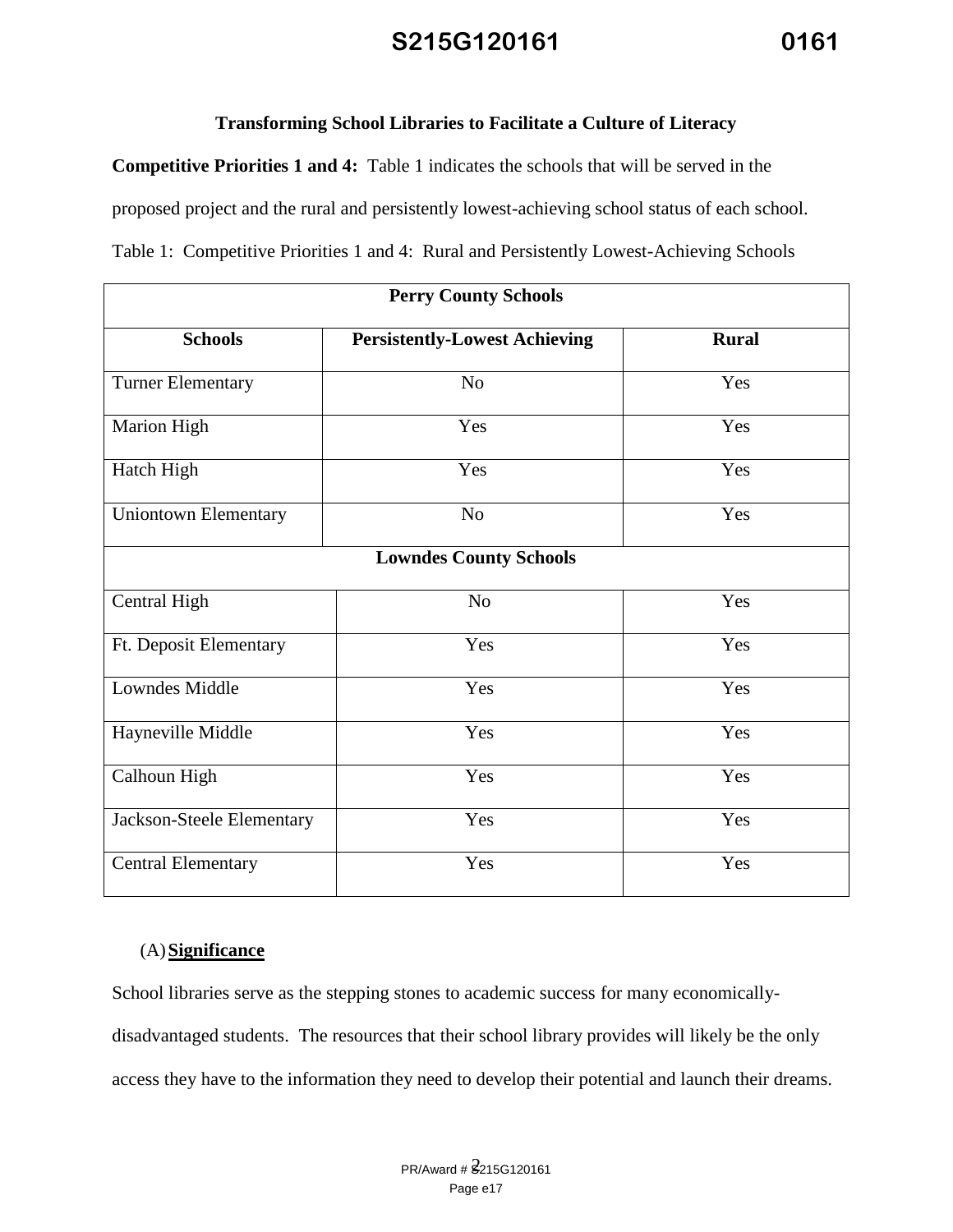Unfortunately, the students most dependent on their school library for their academic needs and who have limited access to technology or printed materials away from school are often the ones who attend schools with libraries that are under-funded and cannot meet the demands of their students.

The proposed program, Transforming School Libraries to Facilitate a Culture of Literacy, is a collaboration between two school districts, Lowndes County Schools and Perry County Schools, located in the Black Belt region of central Alabama. These school systems typically have inadequate budgets for library purchases but have had to severely restrict library expenditures for the 2009-2010, 2010-2011, and 2011-2012 academic years due to State budget cuts. The funds spent on new library acquisitions for the three school systems for the previous two years are listed in Table 2:

| <b>School District</b> | 2009-2010 | 2010-2011 | 2011-2012 |
|------------------------|-----------|-----------|-----------|
| <b>Perry County</b>    |           |           |           |
| <b>Lowndes County</b>  |           |           |           |

Table 2: Library Expenditures for Technology and Collections Purchases for 2009-2012

Due to a lack of resources, these schools systems have libraries that have limited technology, minimal collections sizes, and dated printed materials. Table 3 shows the student enrollment, book collection size, average copyright, number of computers, and number of Library Media Specialists in each of the schools in each targeted school district.

Table 3: Current Library Resources by District and School

| <b>Perry County Schools</b> |                                |  |         |      |                  |
|-----------------------------|--------------------------------|--|---------|------|------------------|
| <b>School</b>               | <b>Enrollment</b>   Collection |  | Average | # of | <b>Certified</b> |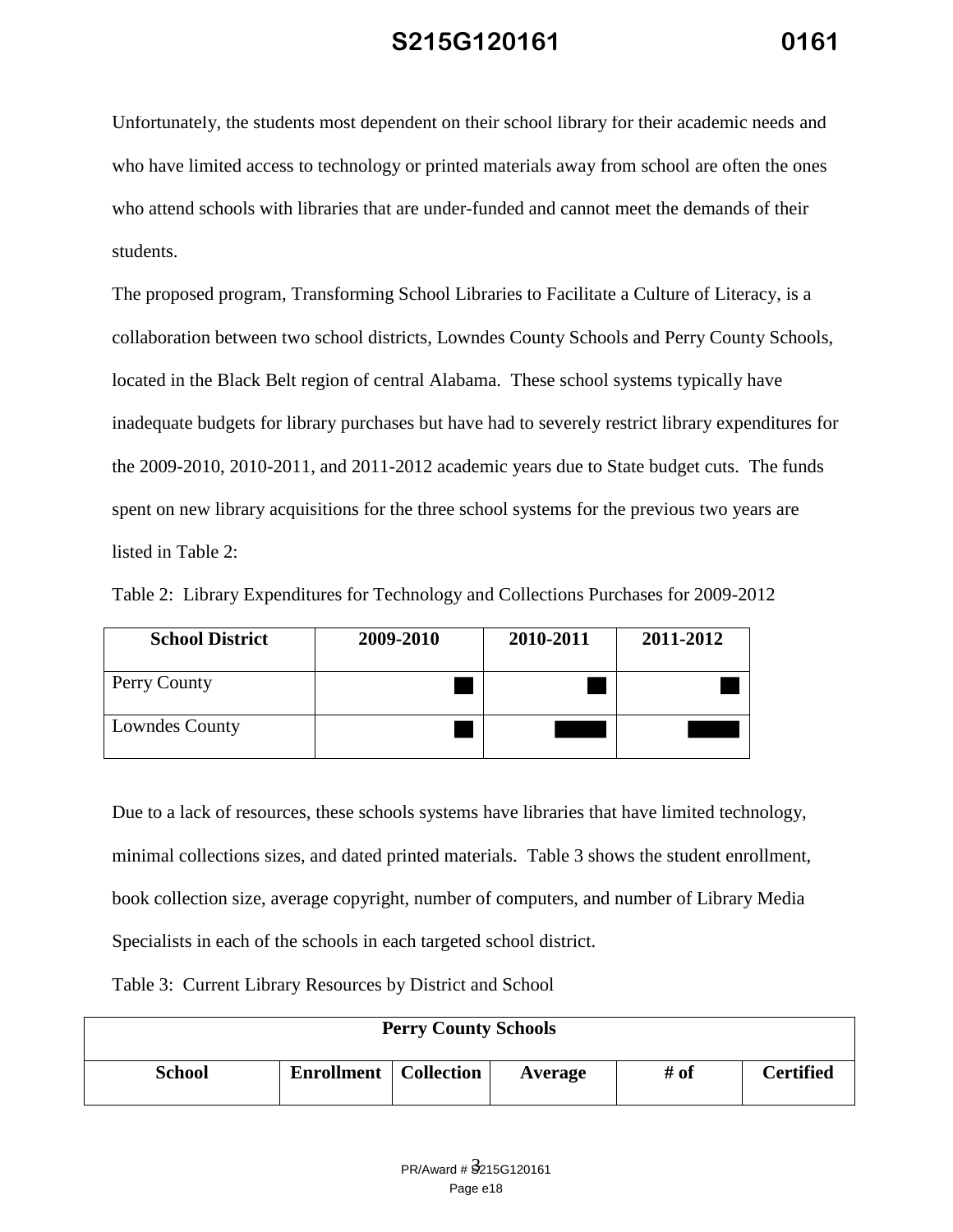|                       |     | <b>Size</b>                   | Copyright | <b>Computers</b> | <b>LMSs</b>  |
|-----------------------|-----|-------------------------------|-----------|------------------|--------------|
| Turner Elem           | 540 | 9533                          | 1989      | $\overline{7}$   |              |
| *Marion High          | 440 | 6589                          | 1983      | $\overline{7}$   |              |
| *Hatch High           | 357 | 2975                          | 1975      | 5                | 1            |
| <b>Uniontown Elem</b> | 495 | 6711                          | 1983      | $\overline{5}$   |              |
|                       |     | <b>Lowndes County Schools</b> |           |                  |              |
| Central High          | 296 | 5000                          | 1995      | 6                | 1            |
| *Ft. Deposit Elem     | 318 | 3000                          | 1988      | $\overline{4}$   | $\mathbf{1}$ |
| *Lowndes Middle       | 202 | 3628                          | 1989      | 13               | $.5\,$       |
| *Hayneville Middle    | 235 | 4518                          | 1978      | $\overline{7}$   | $.5\,$       |
| *Calhoun Elem         | 308 | 6468                          | 1988      | 5                | 1            |
| *Jackson-Steele Elem  | 345 | 4000                          | 1983      | 5                | 1            |
| *Central Elem         | 272 | 4494                          | 1986      | $\overline{7}$   |              |

\*Persistently Low-Achieving Schools as defined by the State of Alabama

Both school districts serve primarily African-American, economically-disadvantaged students.

The student demographics for each school district are shown in Table 4.

Table 4: Student Demographics by District

| <b>District</b>        | <b>Minority</b> | <b>Free/Reduced Lunch</b> | % Children living with Single |  |
|------------------------|-----------------|---------------------------|-------------------------------|--|
|                        | <b>Status</b>   | Rate                      | Parent*                       |  |
| Lowndes County Schools | 99%             | 94%                       | 53.7%                         |  |
| Perry County Schools   | 97%             | 97%                       | 50.3%                         |  |

\*Data from Kids Count of Alabama, 2010.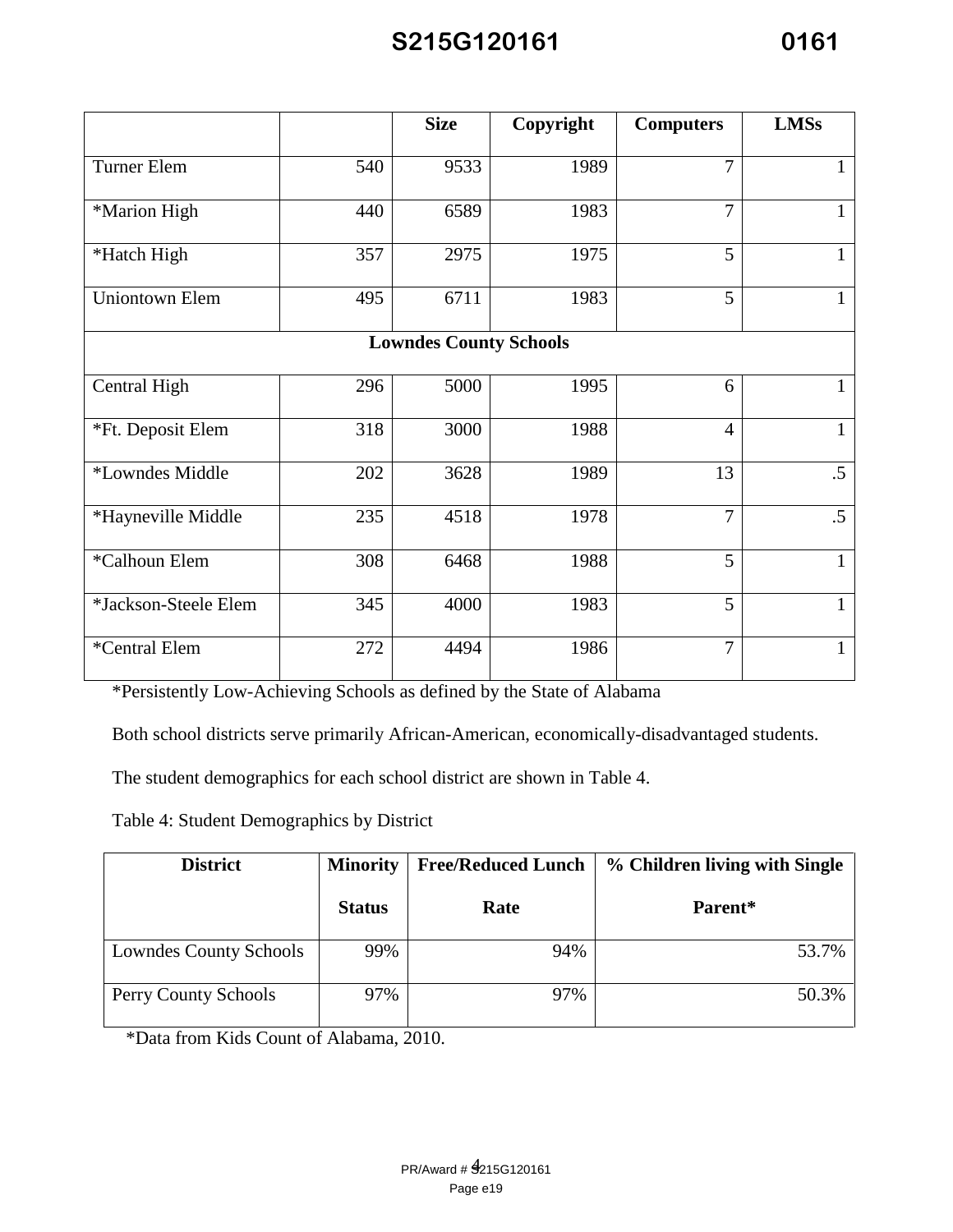The Alabama Reading and Math Test administered to  $3^{rd} - 8^{th}$  grade students each year shows that a high percentage of students in both districts fail to score at the proficient level in reading (grade level). The percentage of students at each grade level in each district that failed to score at the proficient level in reading is indicated in Table 5.

| <b>District</b> | $3rd$ Grade | 4 <sup>th</sup> Grade | $5th$ Grade | 6 <sup>th</sup> Grade | 7 <sup>th</sup> Grade | 8 <sup>th</sup> Grade |
|-----------------|-------------|-----------------------|-------------|-----------------------|-----------------------|-----------------------|
| Lowndes         | 28.56       | 30.28                 | 27.47       | 36.14                 | 35.05                 | 45.79                 |
| Perry           | 21.95       | 17.77                 | 28.90       | 15.78                 | 29.41                 | 42.02                 |

Table 5: Percentage of Students by Grade NOT Scoring Proficient in Reading 2010

The SAT 10 administered to all  $3<sup>rd</sup> - 8<sup>th</sup>$  grade students each year shows that the majority of the grades in both districts had average scores below the  $50<sup>th</sup>$  percentile. Table 6 shows the average SAT10 percentile ranks for each grade in each district.

Table 6: Average Percentile Rank in Reading for Each Grade in Each District

| <b>District</b> | $3rd$ Grade |    |                          | $4th$ Grade $5th$ Grade $6th$ Grade $7th$ Grade |    | 8 <sup>th</sup> Grade |
|-----------------|-------------|----|--------------------------|-------------------------------------------------|----|-----------------------|
| Lowndes         | 29          | っっ | $\overline{\phantom{a}}$ |                                                 | эt |                       |
| Perry           |             |    |                          |                                                 | 39 |                       |

The proposed project will implement a comprehensive strategy to address the limited accessibility to literacy materials and technology by all students and their families in the Lowndes and Perry counties. The innovative feature of the proposed program is its comprehensiveness in 1) the large portion of the community that will be impacted by the program including all  $K - 12$  students, their immediate and extended families, and teachers, 2) the inclusion of a wide variety of opportunities for accessing literacy materials including e-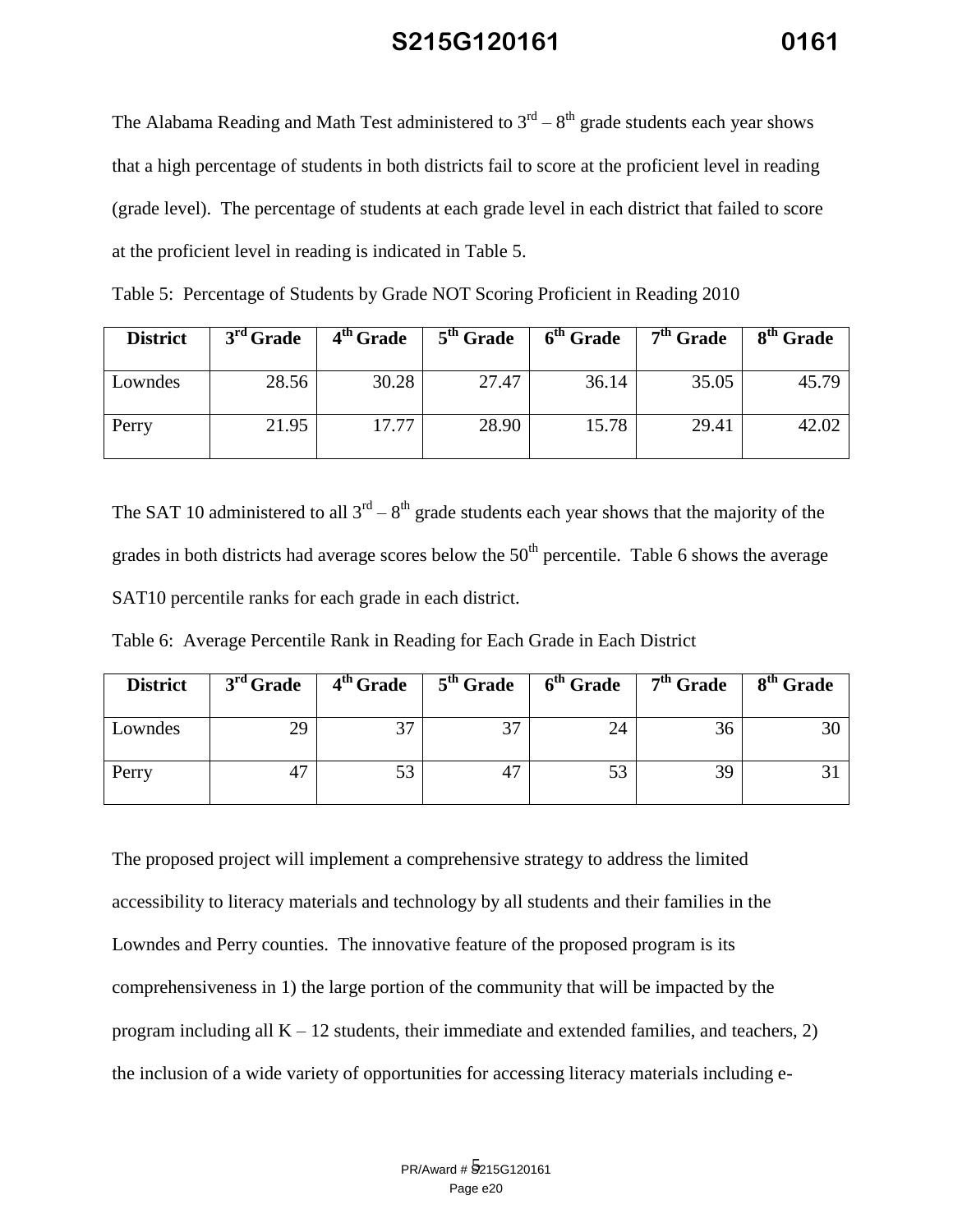readers, computers, hardcopies of books, and classroom Literacy bags for children to checkout to read with their families, and 3) the incorporation of strategies to improve the level of reading for everyone from accomplished readers, to emerging readers, to functionally illiterate adults. The comprehensive approach includes: 1) increasing the traditional hardcopy holdings of school libraries as well as introducing e-readers and e-books, 2) **Absolute Priority B** providing literacy materials and technology accessibility to  $K - 12$  students and their families and teachers, 3) expanding the library hours to include Saturdays all year to make the libraries more accessible to families, 4) providing Literacy Bags for  $K - 6$  classrooms for children to check out and read with their families, and 5) offering professional development for library media specialists and teachers to form collaboration to best serve the educational needs of their students.

Diagram 1: Transforming School Libraries to Facilitate a Culture of Literacy

# **Transforming School Libraries to Facilitate** a Culture of Literacy

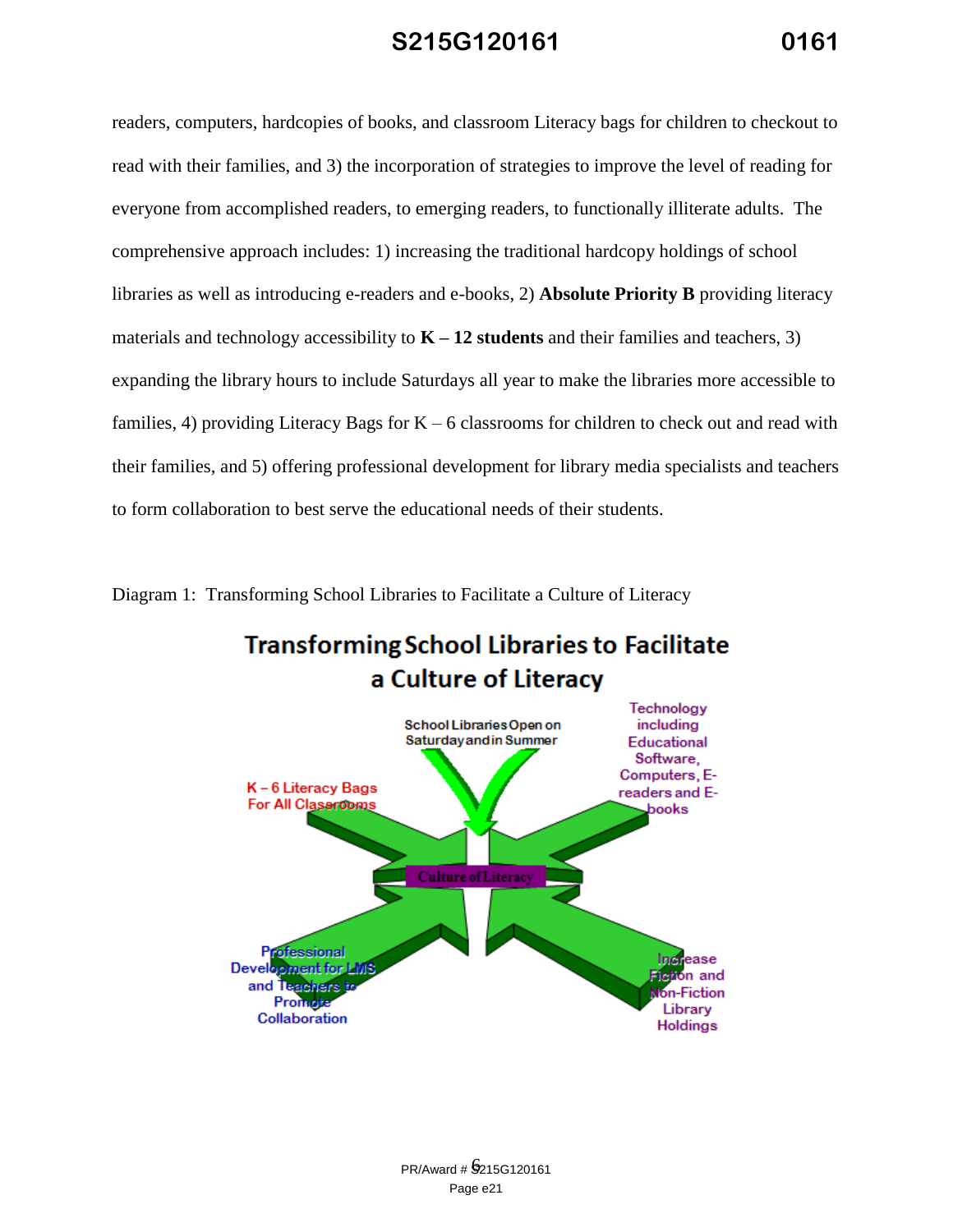The proposed program will build the capacity of the school libraries in Lowndes County Public School and Perry County Public Schools to provide modern technology and greater access to literacy materials to the students and their families and teachers. The academic weaknesses of the student population in both school districts demonstrates the significant need for access to rich literacy environments where they can learn to access information that will create a desire to become life-long learners.

**Competitive Priority 1.** This comprehensive approach to addressing the literacy needs of  $K - 12$ students in Lowndes County Public Schools and Perry County Public Schools will improve student achievement and increase graduation rates which will ensure that graduates are career and/or college ready.

**Absolute Priority D**: The goal of Transforming School Libraries to Facilitate a Culture of Literacy in the two school districts is essential to addressing the low reading performance of our students. Since an average of almost 1/3 of our students in  $3<sup>rd</sup> - 8<sup>th</sup>$  grades are reading below grade level, it is imperative that an innovative approach tempered with tried-and-true elements be implemented. The core components of the proposed program, increasing collection size, providing access to and availability of technology, providing library access on weekends throughout the year, and encouraging teacher/library media specialist collaboration, have strong empirical support.

Increasing collaboration between teachers and library media specialists and increasing library collection size are becoming more important as students in the  $21<sup>st</sup>$  century will be expected to know how to access and evaluate large quantities of information (Lance & Loertscher, 2005; Smith, 2001). In Colorado, elementary school students with the most collaborative teacher librarians scored 21% higher on Colorado Student Assessment Program (CSAP) reading scores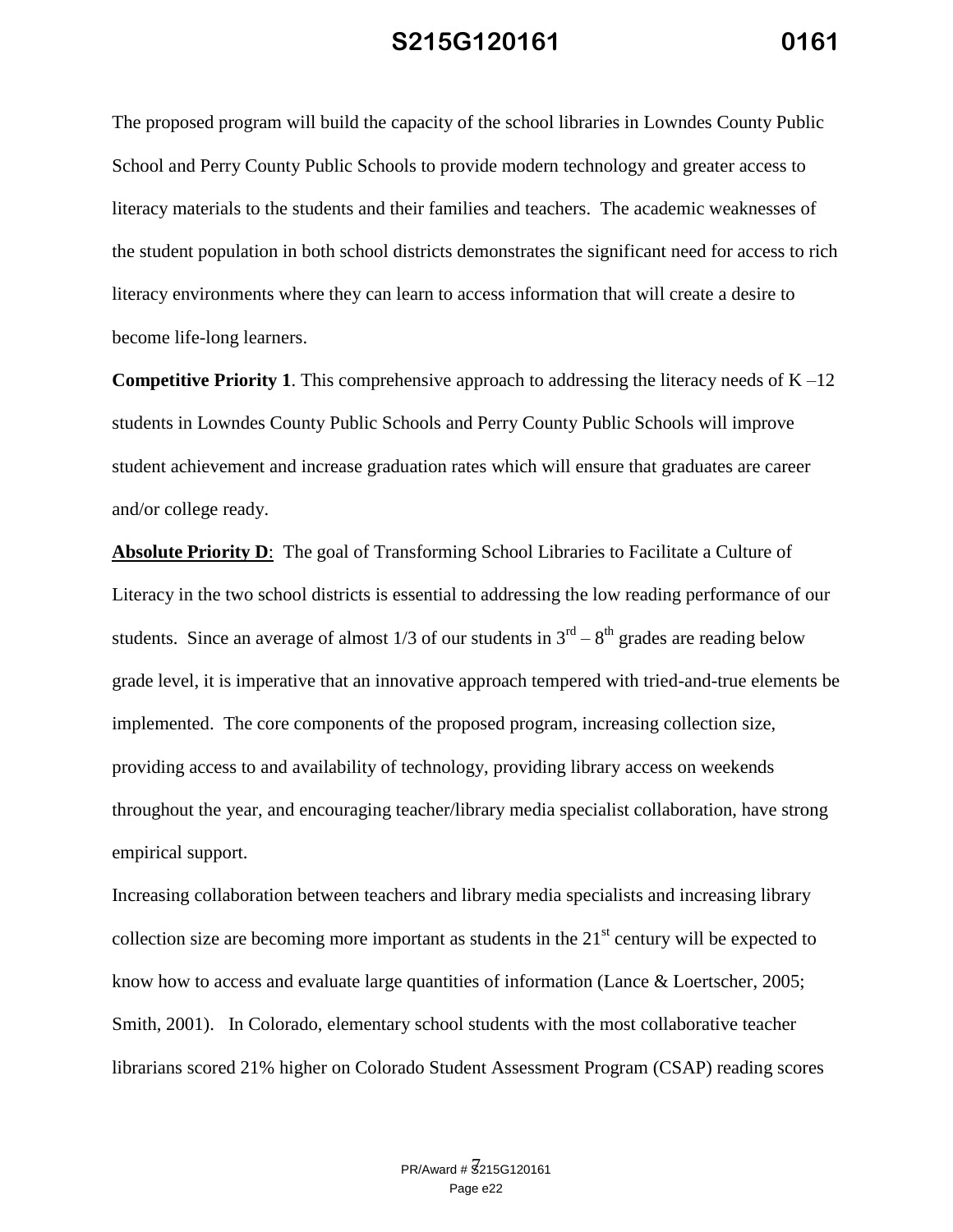than students with the least collaborative teacher-librarians (Lance, Rodney, & Hamilton-Pennell, 2000). Students who have access to libraries that provide internet access as well as other technology and give students access to these services outside of the regular school day have higher levels of achievement (Lance, Rodney, & Hamilton-Pennell, 2005). In fact, an Illinois study found that at every grade level, schools with more library and library-connected computers average higher test scores. The presence of more library computers is associated with percentage increases of: 8% for 5th- and 8th-grade ISAT reading performance, almost 11% for 8th-grade ISAT writing performance, just over 5% for 11th-grade ACT scores (Lance, Rodney, &Hamilton-Pennell, 2005). Regardless of the current level of development of a school's library program, these findings indicate that incremental improvements in its collections and budget will yield incremental increases in reading scores (Burgin, Roberts, & Bracy, 2003). Since these libraries have had little or no funding in the past few years, the requested amount of funding to improve these libraries, approximately **per student per year**, will have a significant impact on the literacy levels of these students.

#### (B) **Quality of the project design**.

The goal and objectives of the Transforming School Libraries to Facilitate a Culture of Literacy project are outlined in the (**Absolute Priority C**) Logic Model in Table 7 below:

Table 7: Logic Model: Transforming School Libraries to Facilitate a Culture of Literacy

| Goal            | <b>Objectives</b>              | <b>Inputs</b>                | Long-term      |
|-----------------|--------------------------------|------------------------------|----------------|
|                 |                                |                              | <b>Outcome</b> |
| The goal of the | 1. There will be a 5%          | 1. Each district will        | The school     |
| proposed        | increase in the number of      | purchase printed fiction and | libraries will |
| Transforming    | $3rd - 8th$ grade students who | nonfiction materials         | become         |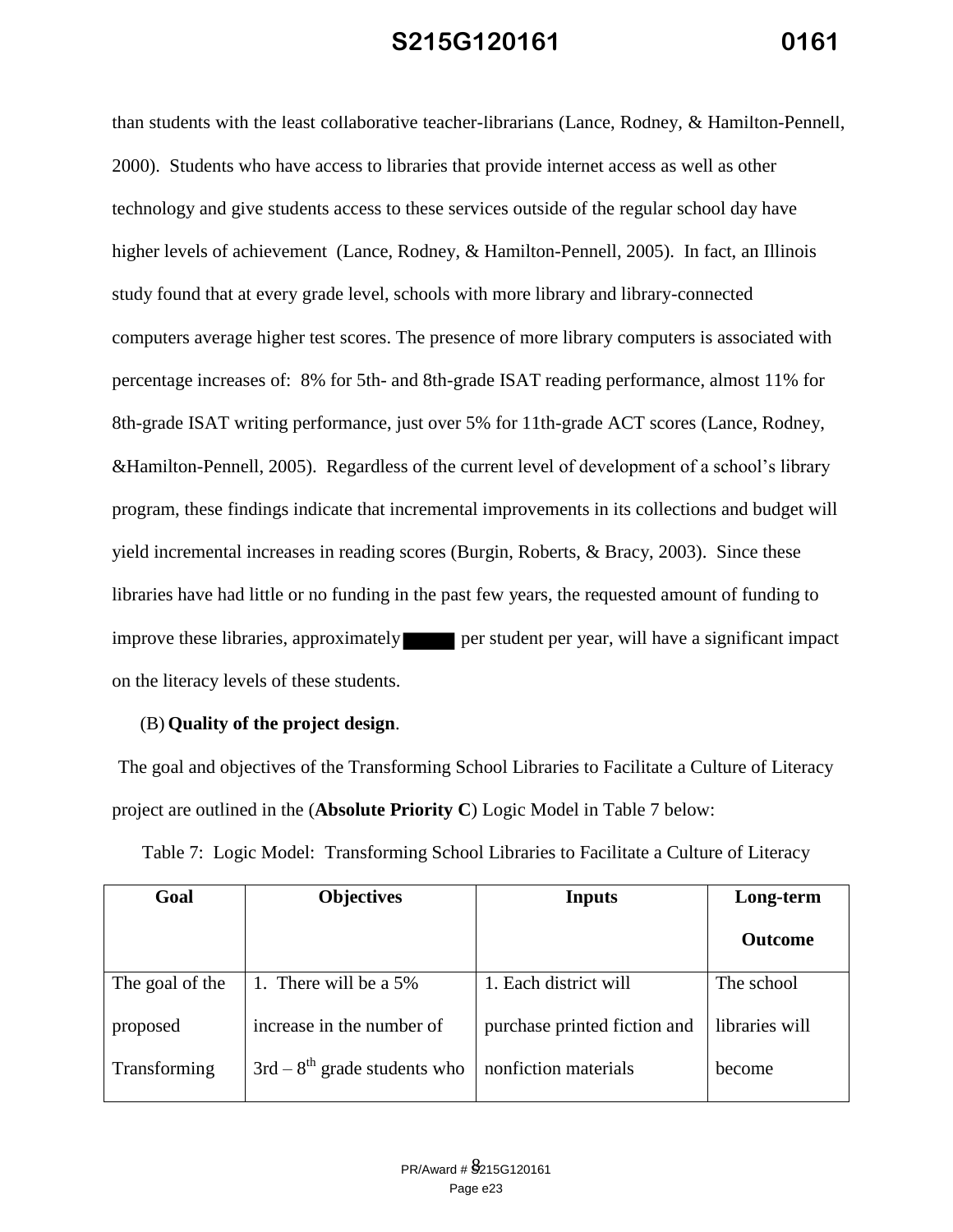| <b>School Libraries</b> | score at the proficient level | targeting K-12.                | valuable          |
|-------------------------|-------------------------------|--------------------------------|-------------------|
| to Facilitate a         | on the reading portion of     | 2. Each district will purchase | resources in the  |
| Culture of              | their Alabama Reading and     | computers, netbooks, and e-    | school and        |
| Literacy is to          | Math test at each grade level | readers for every library.     | community for     |
| transform the           | in each district each year of | 3. Each district will purchase | teachers,         |
| school libraries        | implementation.               | document cameras, flip         | students, and     |
| into centers of         | 2. There will be a 5%         | video cameras, e-books,        | their families to |
| learning for            | increase in the number of     | educational software, and      | come to read,     |
| students and            | high school students who      | <b>Smart Boards</b>            | study, and learn  |
| their families          | pass the reading test on the  | 4. Each district will operate  | together          |
| and teachers            | Alabama High School           | a rotating schedule to allow   | resulting in all  |
| that will               | Graduation Exam each year     | half of their school libraries | students being    |
| ultimately              | of program implementation.    | to be open every Saturday      | proficient        |
| facilitate a            | 3. There will be a 15%        | throughout the academic        | readers.          |
| Culture of              | increase in the number of     | year and the summer.           |                   |
| Literacy in the         | checked out reading           | 5. Professional                |                   |
| schools and             | materials each year of        | Development workshops          |                   |
| communities             | implementation.               | will be developed to           |                   |
| resulting in an         | 4. Five-hundred students      | establish collaboration        |                   |
| increase in             | and parents in each of        | between the library media      |                   |
| reading                 | Lowndes and Perry             | specialists and teachers, and  |                   |
| proficiency             | Counties will visit the       | educational technology         |                   |
| scores of               | libraries on Saturdays        | experts will provide           |                   |
|                         |                               |                                |                   |

Π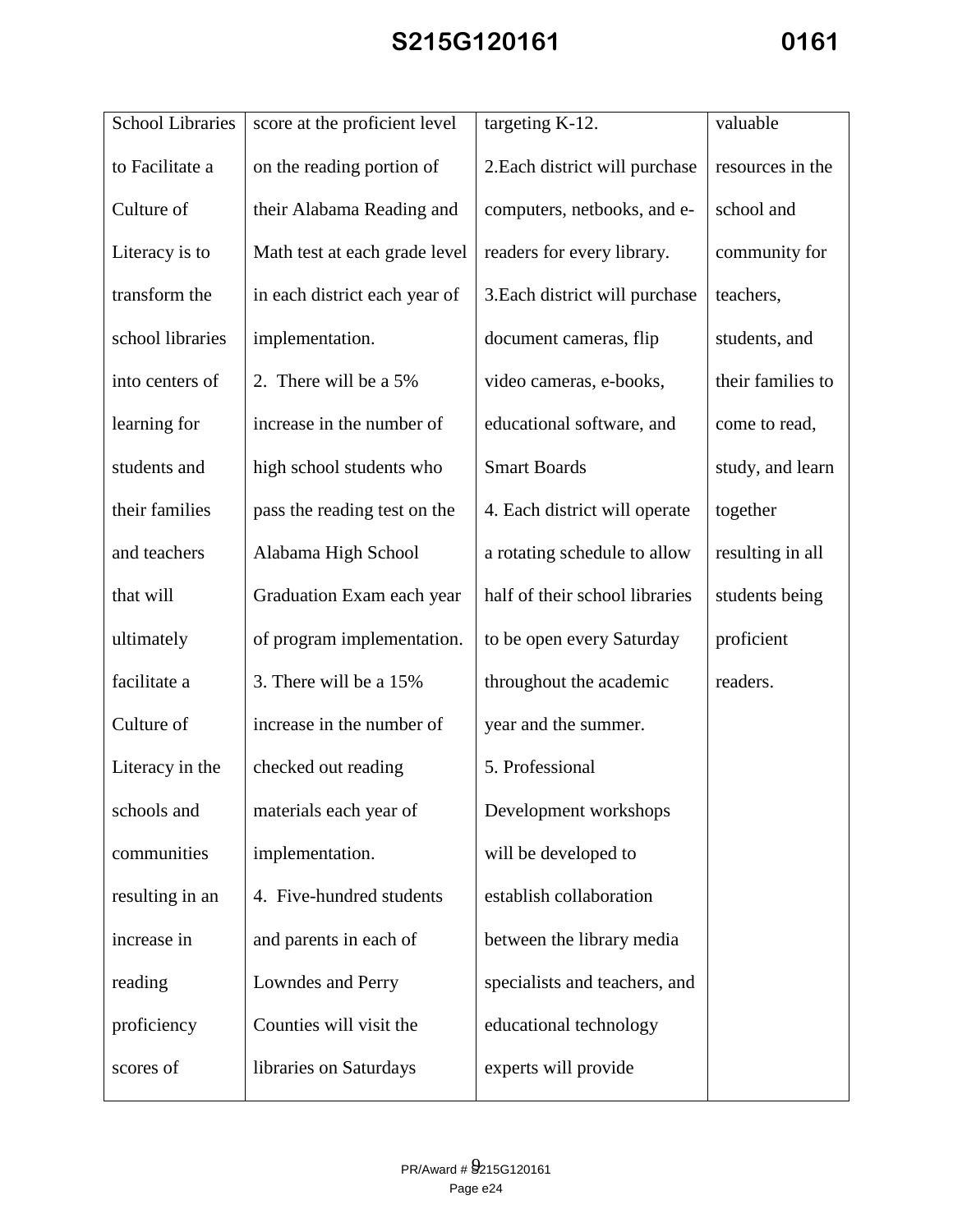| students. | during each year of             | workshops for library media |  |
|-----------|---------------------------------|-----------------------------|--|
|           | implementation.                 | specialists and teachers to |  |
|           | 5. All library media            | demonstrate effective       |  |
|           | specialists will participate in | methods of integrating      |  |
|           | professional development        | library resources into      |  |
|           | activities during the year.     | curricula.                  |  |
|           | 6. Twenty-five percent of       | 6) Each $K - 6$ classroom   |  |
|           | teachers in each district will  | will implement a Classroom  |  |
|           | coordinate a learning           | Literacy Bag program for    |  |
|           | activity with the school        | children to checkout for    |  |
|           | library.                        | their families.             |  |
|           | 7. Students and teachers        |                             |  |
|           | will indicate a higher level    |                             |  |
|           | of satisfaction with library    |                             |  |
|           | holdings and services.          |                             |  |

The proposed project will complement the services being offered at each library. Every school has an existing reading program for K-3 students and a summer reading requirement for all students. With the libraries open on Saturdays during the summer months, students will be able to continue their K-3 reading program during the summer and have access to books to complete the summer reading requirements. The proposed project is a comprehensive effort to improve teaching and learning and supports rigorous academic standards in that it will elevate the quality and accessibility of eleven school libraries to promote 1) learning and teaching that is fully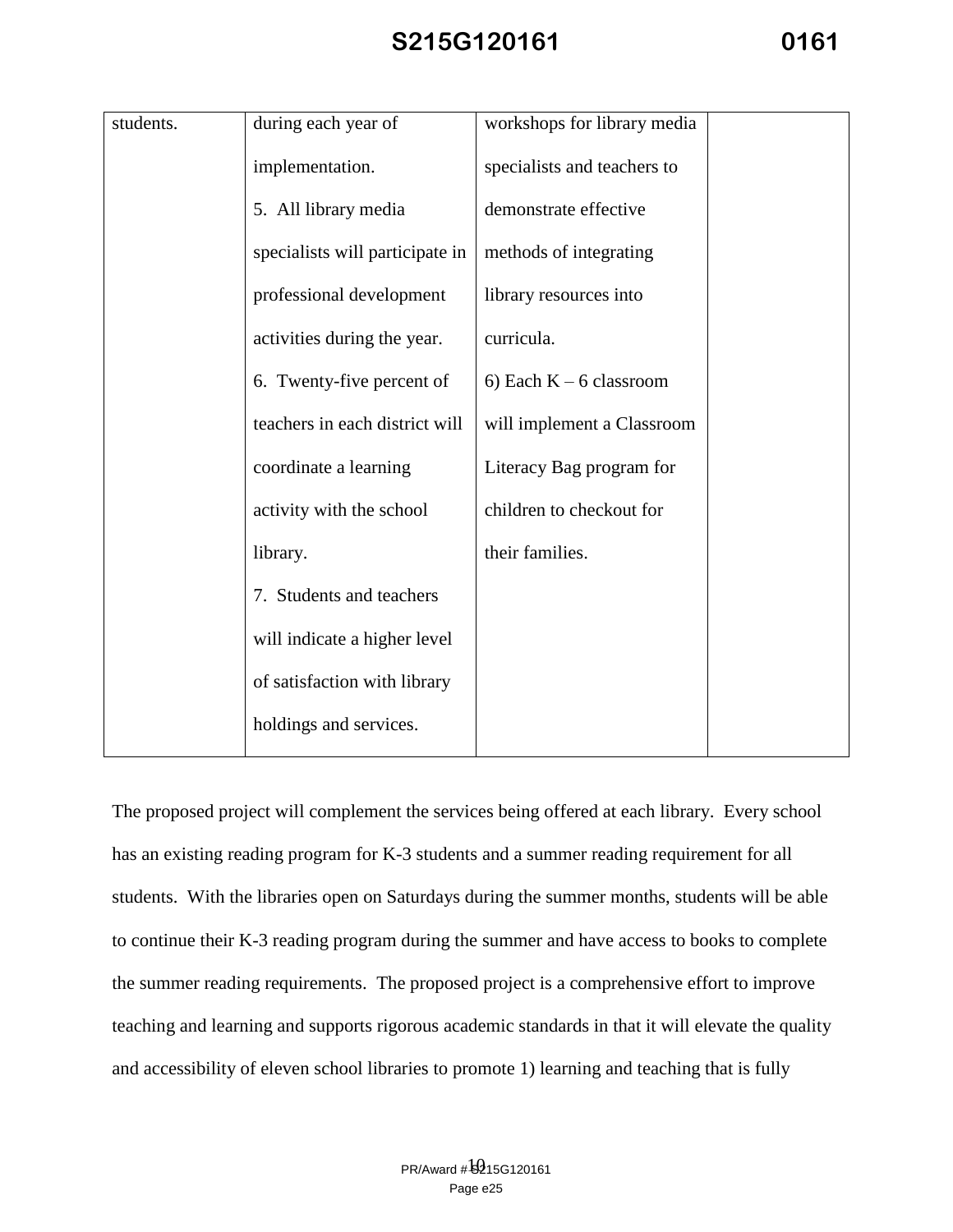integrated into the curriculum to promote students' achievement of learning goals, 2) collaborative planning and curriculum development, 3) an increase in students' reading, viewing, and listening for understanding and enjoyment, 4) the larger learning community's intellectual access to information and ideas for learning, and 5) flexible and equitable access to information, ideas, and resources for learning.

Title I funds will be used to provide additional professional development for teachers and library media specialists. The proposed project will expand the current professional development agenda to emphasize teacher/library media specialist collaboration and library media technology. The addition of new computers in the library will give students more opportunity for internet access. All students have free access to the Alabama Virtual Library which offers a collection of databases, magazines, newspapers, encyclopedias, dictionaries, almanacs, academic journals, poetry, literature, health, law, science and stories. Parents and community members will be encouraged to volunteer to provide K-3 Storytime, adult literacy classes, and technology usage classes on Saturdays.

All evaluation data, qualitative and quantitative, will be reviewed quarterly to make timely adjustments in program implementation and to ensure an effective positive feedback loop. The Steering Committee that was instrumental in the design of the proposed program will meet quarterly to review progress reports that will include project implementation fidelity, student achievement, project satisfaction surveys from all stakeholders, school library usage data, and classroom literacy bag usage data to determine if the proposed project is on track for meeting the annual objectives.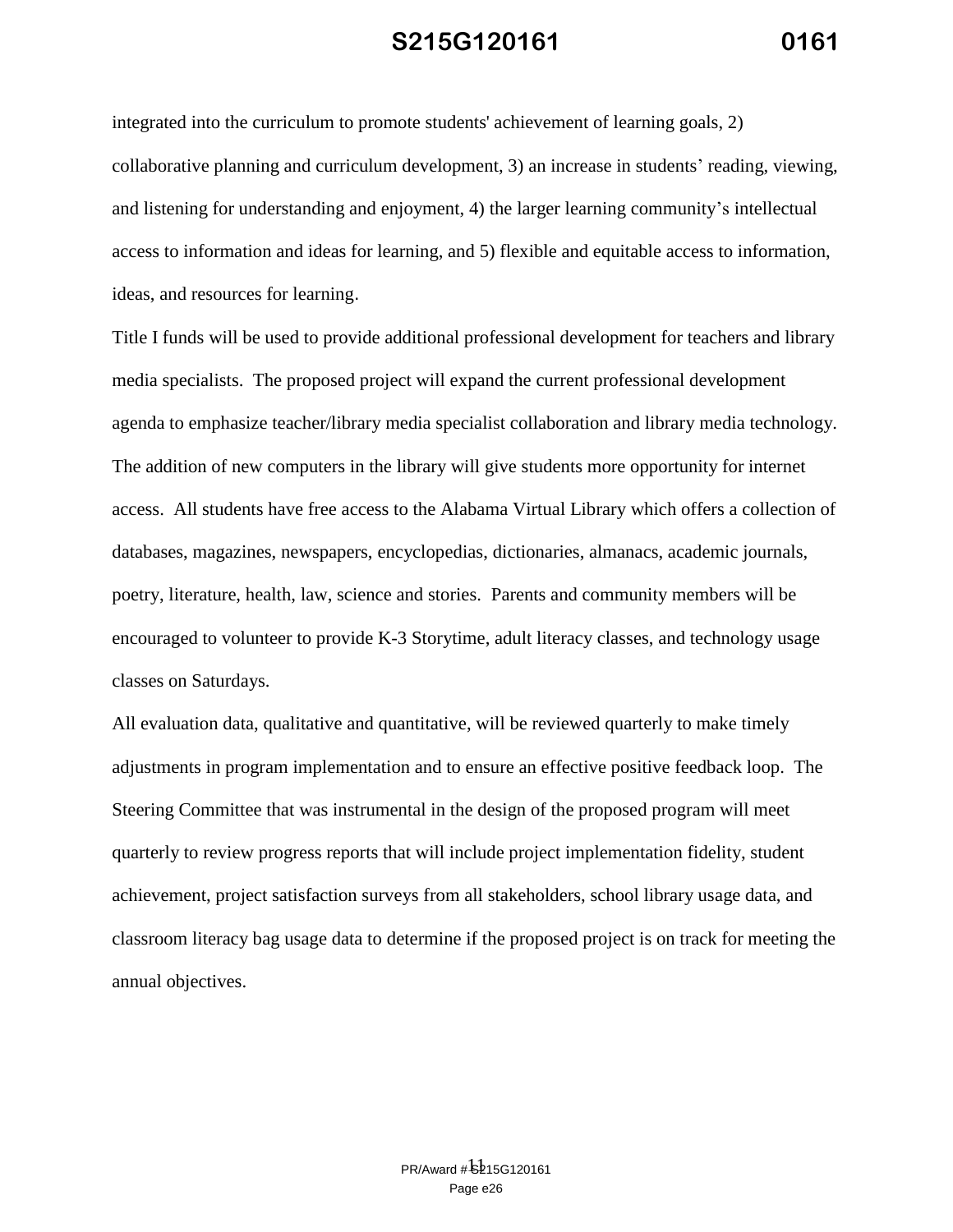#### **(C)Quality of Project Services**

The proposed project will ensure that all services are equally accessible to all students and their families and teachers. Almost all students and their families are members of an underrepresented minority group, are economically-disadvantaged, and most attend persistently lowest-achieving schools. In addition, literacy materials and technology will be purchased that meet the needs of students with disabilities.

The library media specialists in each school prioritized their library needs after meeting with the elementary and secondary teachers to conduct a needs assessment. Afterwards, each district compiled the results of the individual needs assessments to determine the major weaknesses that the libraries needed to address. The next step was to organize a Steering Committee comprised of library media specialists, teachers, principals, community leaders, parents, and students from both districts to formulate a coherent transformation plan for the libraries within both districts identifying the goal(s), necessary activities to achieve the goal(s), and desired outcomes. The Steering Committee found that both districts shared common student demographics, low student achievement, and libraries with limited technology and outdated printed materials. They determined that the goal of both districts is to transform the school libraries into centers of learning by *providing, improving, and expanding services that address the needs of students and their families and teachers* that will ultimately facilitate a Culture of Literacy in the schools and communities. To accomplish this goal, the proposed project will *implement the following new strategies that build on the existing capacity of the school libraries*: 1) attract students' families to the libraries by offering adult-friendly hours and classes that involve adults in literacy-skill development and technology use, 2) update fiction and nonfiction collections including e-books to facilitate integration into classroom instruction and to motivate students' recreational reading,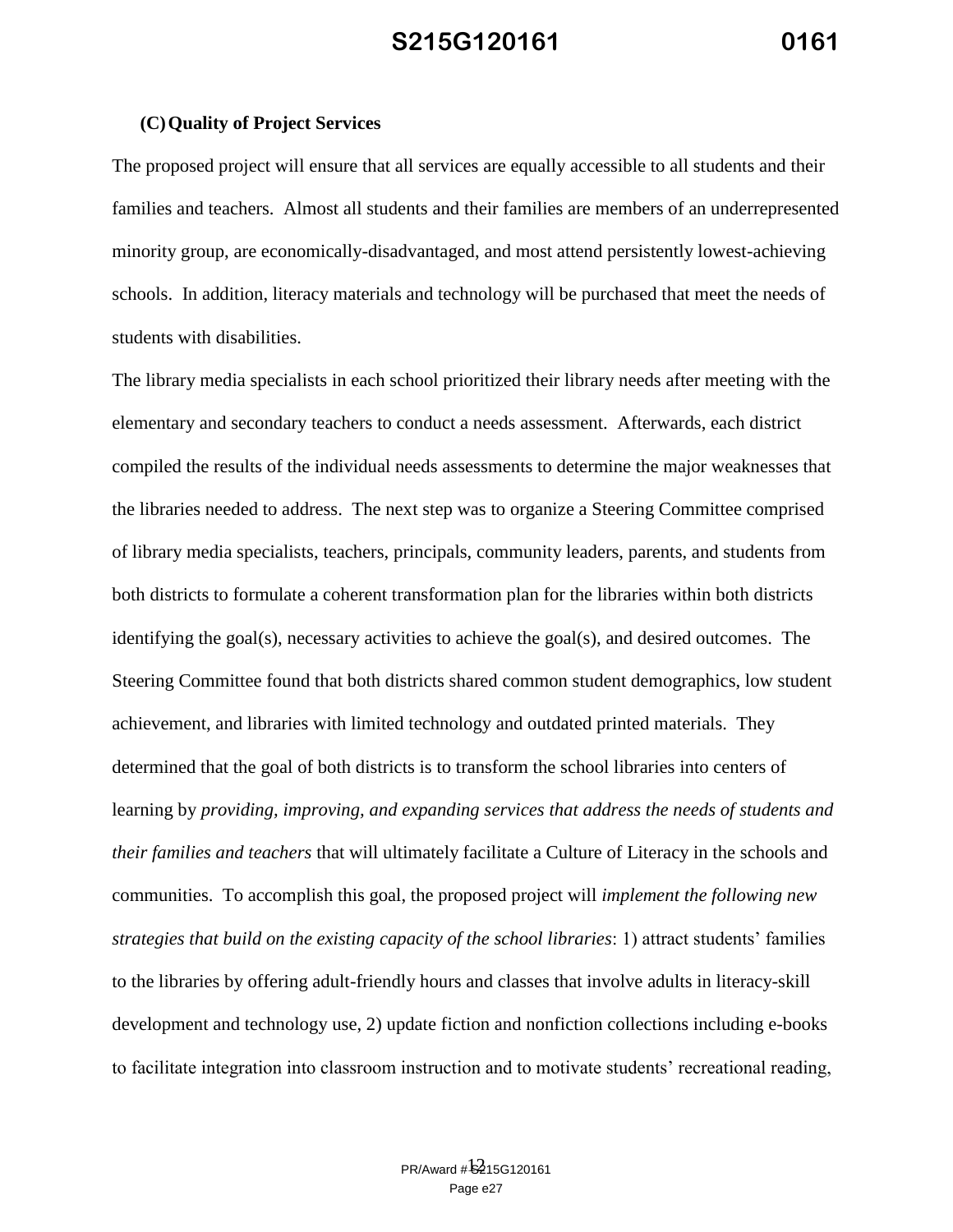3) increase internet access availability by purchasing computers and net books so that students, teachers, and parents do not have to wait a long time to get computer access, 4) increase additional educational technology availability in the library for teacher and student use such as Smart Boards, document cameras, video cameras, and e-readers, 5) **Competitive Priority 3** increase availability of educational software targeting K-3 reading skill development, 6)

**Competitive Priority 3 and Absolute Priority A** implement a Classroom Literacy Bag program for K – 6 for children to checkout for their families which will *encourage their parents and family members to read books with their children at home,* and 7) provide opportunities for professional development for library media specialists and teachers that targets the establishment of a collaboration and shared responsibility in improving student achievement.

The proposed project was designed to meet the needs of the K-12 students and their families and teachers enrolled in the two districts included in this proposal. The reading skill deficiencies of students were determined by analyzing student achievement on State and national tests; the reading skills of parents were determined by assessing the highest level of educational attainment by parents and referencing the literacy studies conducted by the Literacy Council of Central Alabama (LCCA). Recent data collected by LCCA showed that 25% of adults in Lowndes and Perry Counties were functionally illiterate, unable to read street signs, compared to 16% nationally (Literacy Council of Central Alabama, 2009). Also, it was found that below grade level reading performance by students was related to low educational achievement of parents. The Steering Committee guiding the development of the proposed program, with input from each school, carefully examined the reading skill deficiencies of the students and families and determined that the goal of the proposed project should be to Transform School Libraries to Facilitate a Culture of Literacy. To achieve this goal, the high illiteracy rate among parents had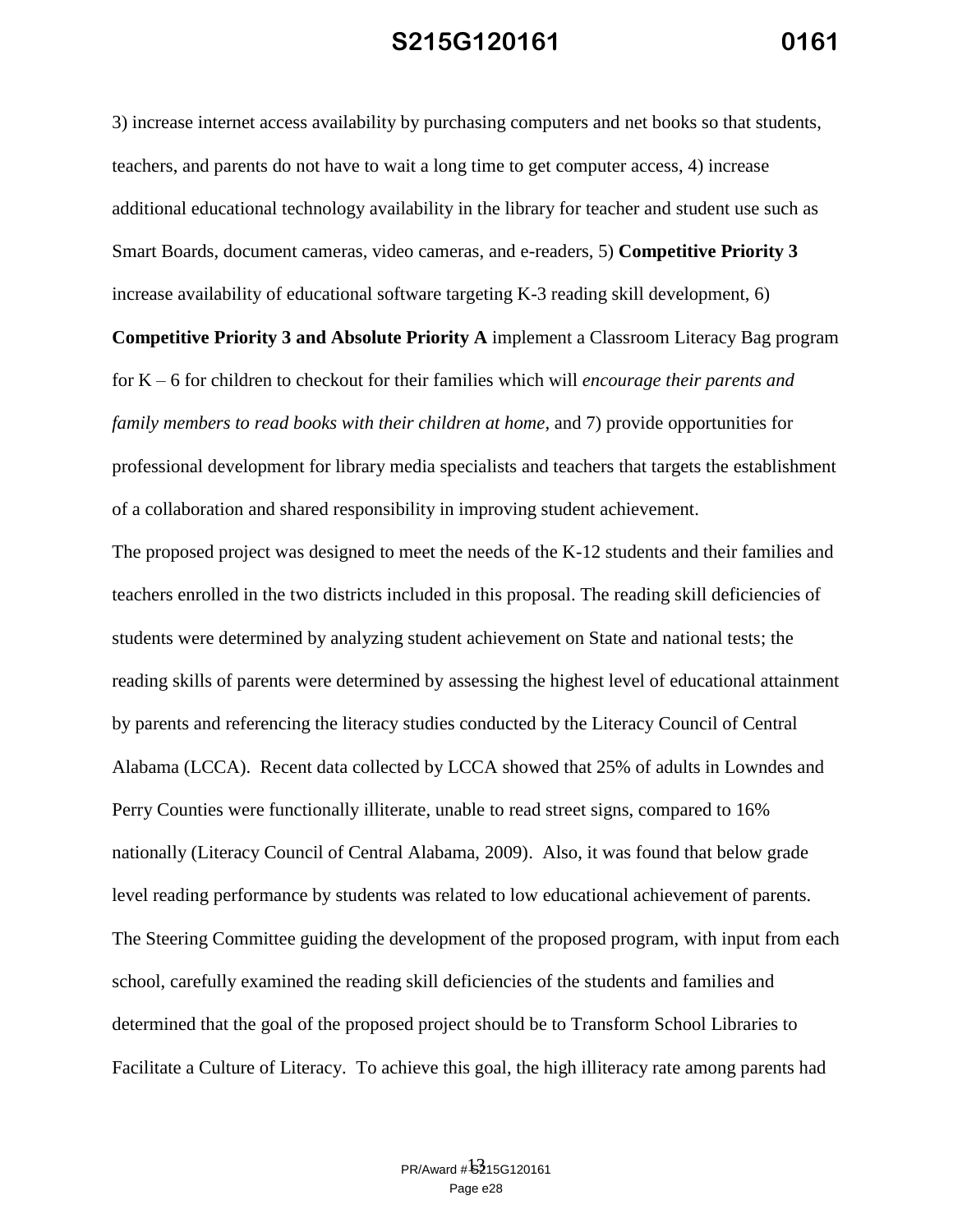to be considered and strategies to combat the negative effects of parental illiteracy incorporated into the strategic plan for developing a Culture of Literacy, so *that the services that will be provided by the proposed project are appropriate to the needs of the intended recipients*. The transformation will include increased 1) fiction and nonfiction collections, 2) technology, 3) Saturday and summer access for students and families, and 4) collaboration between teachers and library media specialists. The strategies to eliminate parental illiteracy include offering literacy classes on Saturdays during the extended library hours and providing e-readers for families to check out so that parents and children can listen to books being read to them as they follow the text. Creating a cultural change is difficult; but if one has identified the obstacles to change and has the ability, resources, and commitment to remove the obstacles, change is possible. We are confident that revitalizing our school libraries will be a great step toward creating a Culture of Literacy.

**Competitive Priority 2**. Professional development activities emphasizing collaboration between teachers and library media specialists will promote a coordinated effort to 1) increase family involvement in all facets of the educational process, 2) promote a cooperative approach between teachers and library media specialists to increase reading levels, and 3) increase awareness of library resources available for integration into curricula. Library media specialists will coordinate purchases and activities to enhance classroom effectiveness, and teachers will become more reliant on library media specialists to provide the resources to support classroom learning. Teachers and library media specialists will encourage and embrace family participation in the learning process including 1) family involvement in library activities/classes, 2) family members learning to use educational technology to assist children, and 3) family members' presence at the school library setting an example of the importance of literacy.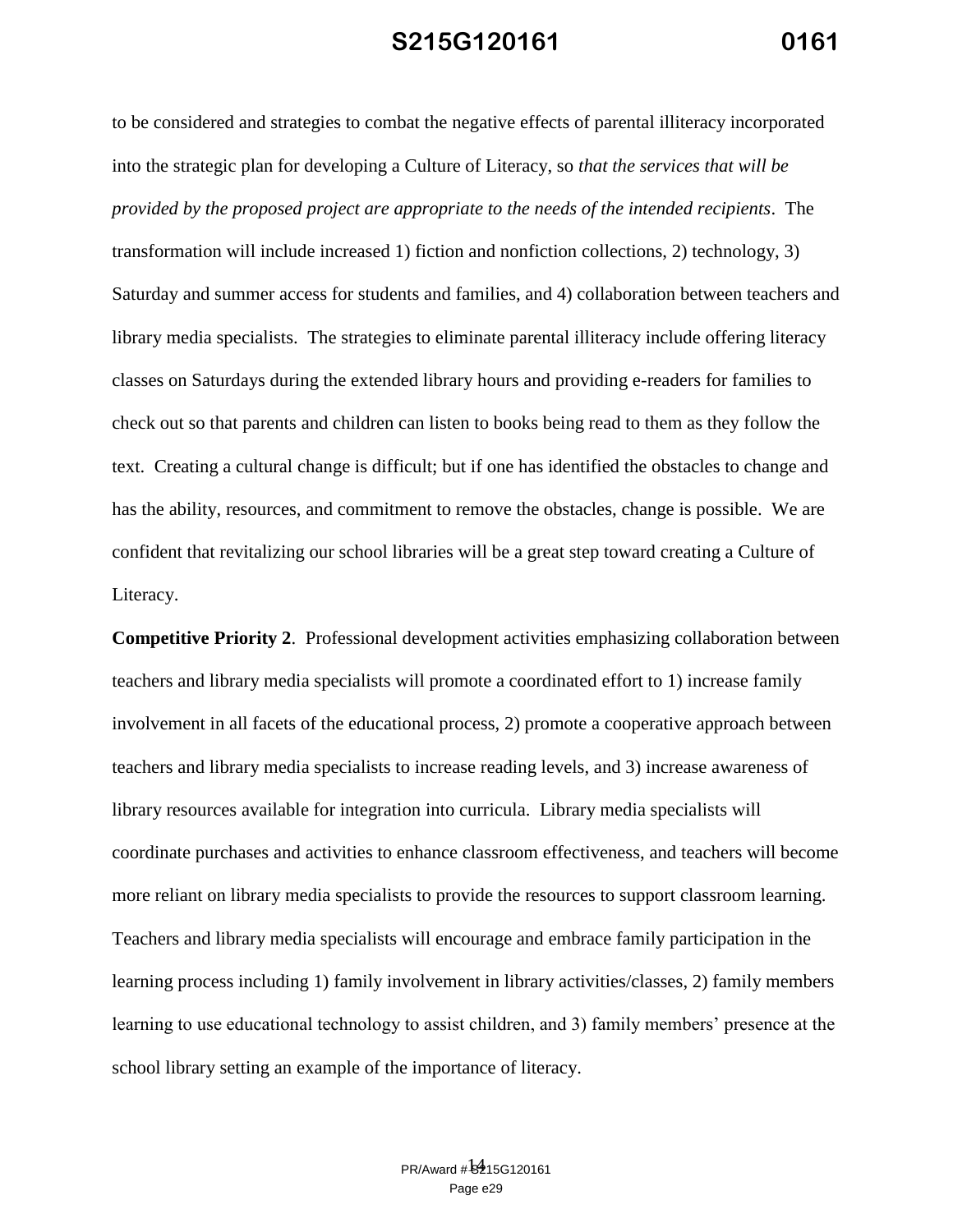#### **(D)Adequacy of resources.**

The proposed project is requesting per year for two years of program implementation to serve 3,808 elementary and secondary students resulting in per student per year. Knowing that a quality school library program impacts student achievement in reading by  $5 -$ 15% (Lance, K. C. & Loertscher, (2005), access to quality reading materials is the most powerful predictor of the amount of time students will spend reading (McQuillan, 1998); and the more students read, the better readers they become (Krashen, 2004) makes this program a worthwhile investment.

Each of the eleven schools included in the proposed project will receive approximately per year to update its library's collections and technology, provide professional development for its library media specialist and teachers, provide classroom literacy materials, and extend its library's hours to include Saturdays throughout the year. Children at these schools will witness a significant transformation in their school libraries resulting in 1) having the opportunity to read e-books on an e-reader, 2) having access to the internet more frequently, 3) having the opportunity to select reading material from more than 10,000 new titles, 4) being able to visit the library on Saturdays with their families to introduce them to the new technology and collections, 5) experiencing their teachers and library media specialists collaborate on projects such as using GoogleEarth on the new computers in the library to complete a geography project or using Alabama Virtual Library to see images from Hubble. The proposed project is a comprehensive effort to improve teaching and learning and supports rigorous academic standards in that it will elevate the quality and accessibility of eleven school libraries to promote 1) learning and teaching that is fully integrated into the curriculum to promote students' achievement of learning goals, 2) collaborative planning and curriculum development, 3) an increase in students' reading,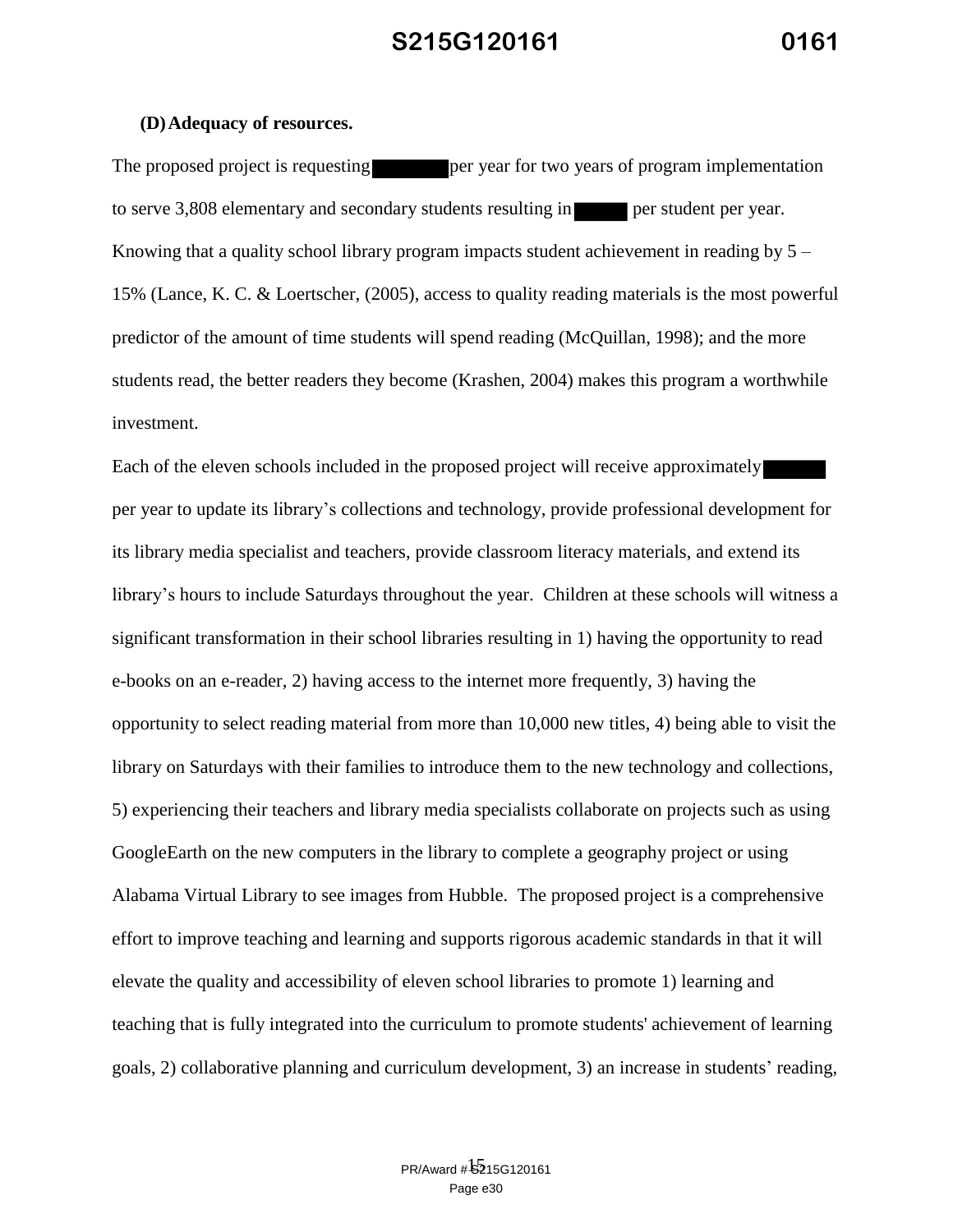viewing, and listening for understanding and enjoyment, 4) the larger learning community's intellectual access to information and ideas for learning, and 5) flexible and equitable access to information, ideas, and resources for learning. The resources *are* adequate to have a significant impact on our students' day-to-day learning experiences and achieve the goal and objectives of the proposed project.

The project evaluation reports will be generated by project staff quarterly and reviewed by the project Steering Committee to determine if the proposed project is meeting its objectives and if modifications are necessary. Evaluation reports will include project implementation fidelity, student achievement, project satisfaction surveys from all stakeholders, school library usage data, and classroom literacy bag usage data.

#### (E) **Quality of the Management Plan**.

The project personnel will consist of a Project Director, Dr. Benitha Mathews employed at 50% effort, located in the Lowndes County Public Schools and a Site Coordinator, Ms. Charlotte Oglesby employed at 20% effort, located in Perry County Schools. Both key staff members are highly qualified for the required responsibilities and have extensive experience working in school libraries. Their vitas are attached.

The external evaluators, Jeffrey Gorrell, Ph.D. of George Mason University and Tina Vazin, Ph.D. of Alabama State University, have considerable experience in program evaluation and statistical analysis. Their vitas are attached.

Jian Zhang, MLS, of Alabama State will serve as an expert consultant. Jian Zhang is an expert in trends in library media and integration of library services into school curricula. His vita is attached.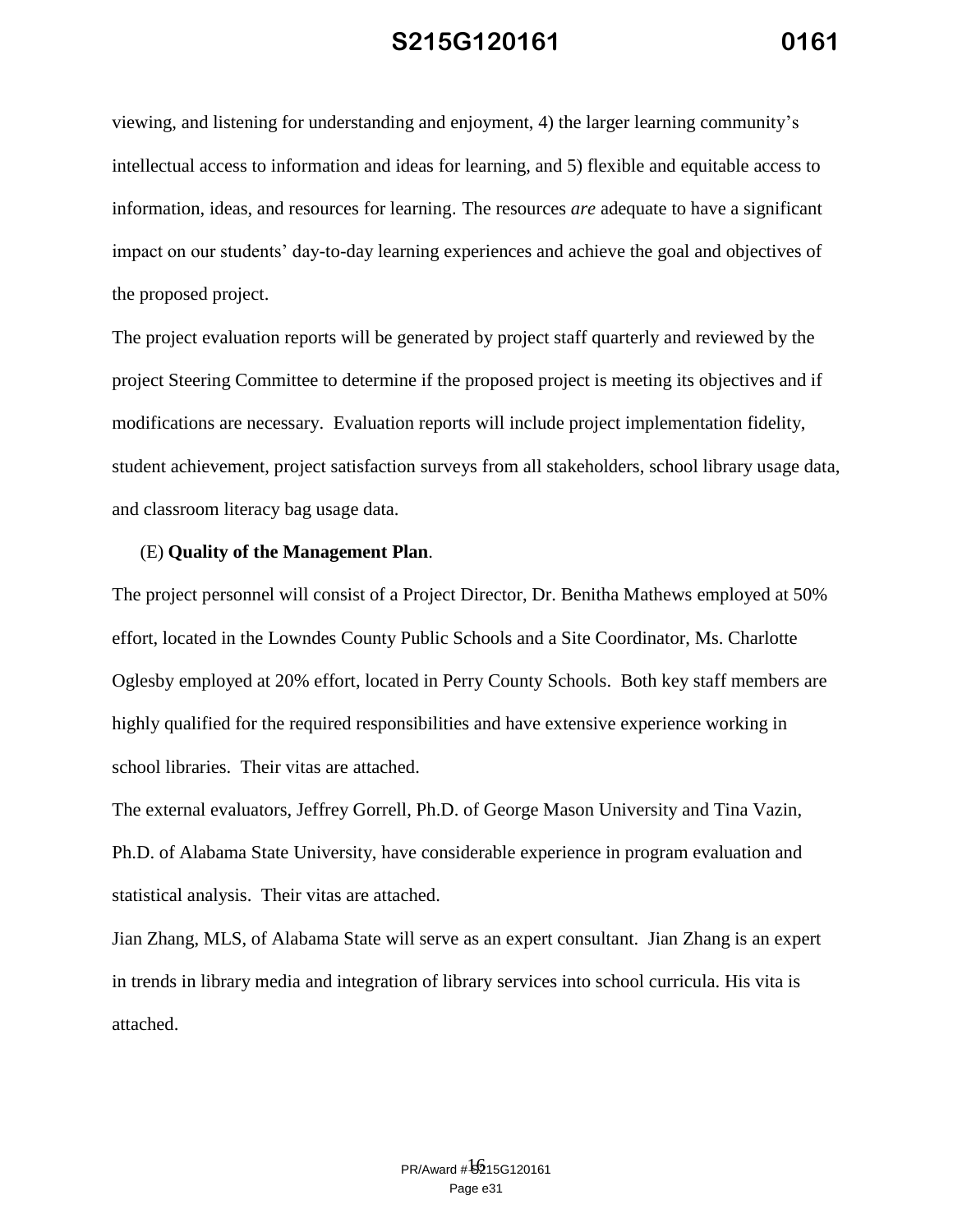The qualifications and effort contribution of all project staff are adequate to ensure that the proposed project is implemented effectively, within budget, and meets the project goal and objectives. Table 8 shows the responsibilities for all project staff and external evaluators. Table 8: Position Responsibilities for Program Staff and Evaluators

| <b>Staff Position</b>      | <b>Position Responsibilities</b>                                        |
|----------------------------|-------------------------------------------------------------------------|
| Project Director 50%       | Will meet with the Steering Committee to plan, implement, and           |
|                            | modify proposed program; plans, organizes, staffs, directs and          |
|                            | evaluates program activities to meet goals; manages fiscal operations   |
|                            | including budget development and authorization of expenditures;         |
|                            | develops, directs and implements public relations                       |
|                            | and communication strategies to support program goals and increase      |
|                            | community awareness of program; collaborates with community             |
|                            | groups to strengthen and expand the coalition; monitors trends,         |
|                            | legislation and regulations that are relevant to the program's mission  |
|                            | and makes program and advocacy recommendations to the                   |
|                            | advisory council prepares and submits all required reports to the       |
|                            | funding agency; researches, prepares, and submits proposals for         |
|                            | additional funding opportunities                                        |
| Perry County               | Will oversee the project operation at in Perry County. Will also direct |
| Coordinator 20%            | materials development, training delivery scheduling, submit             |
|                            | requisitions for all purchases, prepare district level reports, attend  |
|                            | meetings.                                                               |
| <b>External Evaluators</b> | Design evaluation instruments as needed; Collect qualitative and        |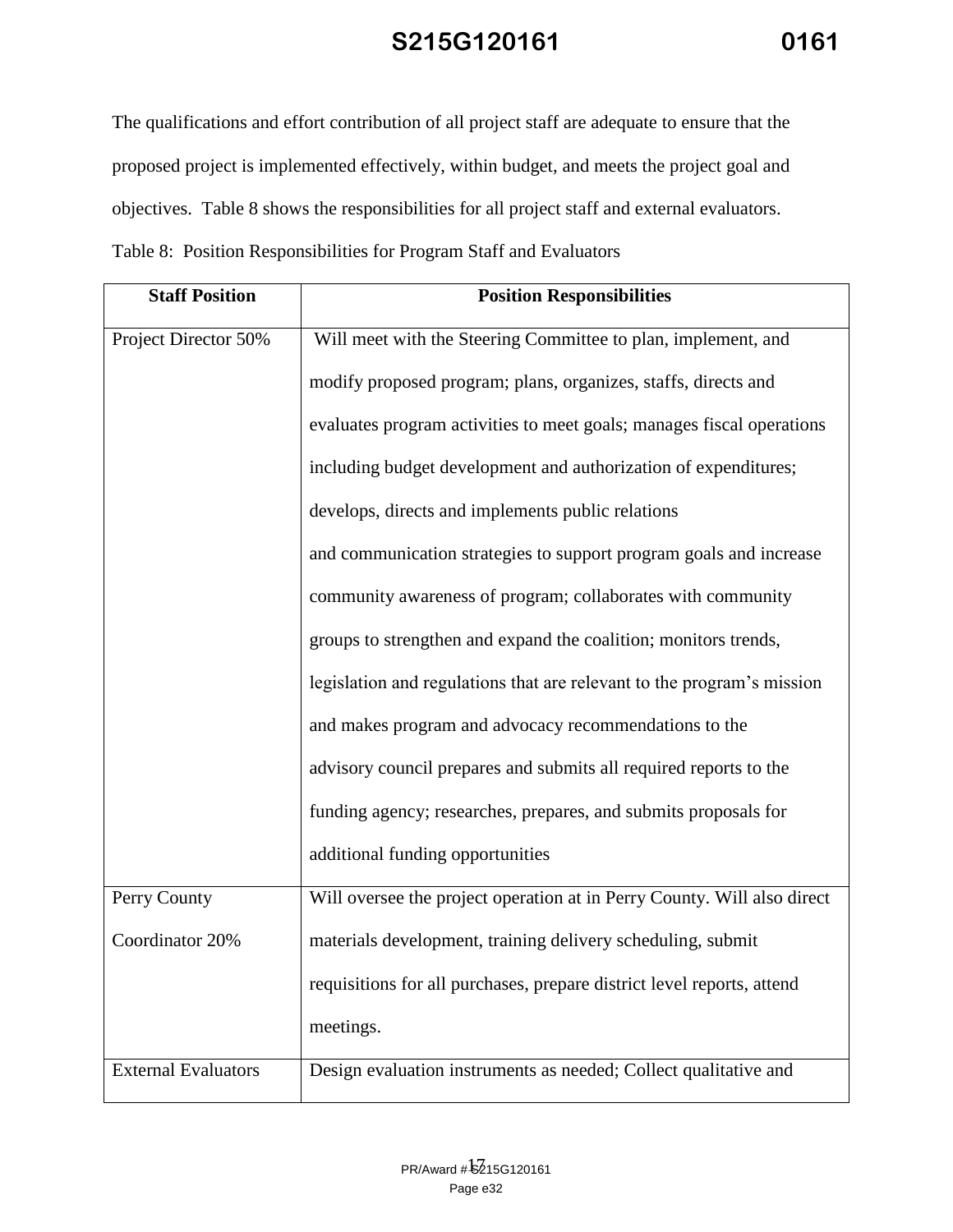| quantitative data; prepare reports for in-house use and for Annual |
|--------------------------------------------------------------------|
| Reports; prepare all evaluation instruments; work closely with     |
| Program Director to make data-driven program modifications.        |
|                                                                    |

The proposed project's timeline indicating project tasks and responsible staff is presented in

### Table 9 (**Absolute Priority C**)

Table 9: Timeline for Proposed Project

| <b>Transforming School Libraries to Facilitate a Culture of Literacy</b> |                                  |                                 |                                 |                                     |
|--------------------------------------------------------------------------|----------------------------------|---------------------------------|---------------------------------|-------------------------------------|
| <b>Timeline: Year 1</b>                                                  |                                  |                                 |                                 |                                     |
| <b>Plan of Action</b>                                                    | <b>Activity Required</b>         | <b>Date</b><br><b>Initiated</b> | <b>Date</b><br><b>Completed</b> | <b>Responsible</b><br><b>Member</b> |
| Notification of funding                                                  | Notify Governor, State           | 10/1/12                         | 10/05/12                        | Project Director                    |
|                                                                          | Superintendent, US and           | (or date of                     |                                 |                                     |
|                                                                          | <b>State Representatives and</b> | award                           |                                 |                                     |
|                                                                          | Senators                         | announce                        |                                 |                                     |
|                                                                          |                                  | ment)                           |                                 |                                     |
| Announcement released to                                                 | Schedule local press             | 10/1/12                         | 10/10/12                        | Project Director                    |
| community of impending                                                   | conference and send a            |                                 |                                 |                                     |
| funding                                                                  | press release to local           |                                 |                                 |                                     |
|                                                                          | newspapers                       |                                 |                                 |                                     |
| Recruit staff for any unfilled                                           | Publish job                      | 10/1/12                         | Until filled                    | Project Director                    |
| positions                                                                | announcements                    |                                 |                                 |                                     |
| Assess library fiction and non-                                          | Submit purchase orders           | 10/15/12                        | Ongoing                         | Project                             |
| fiction deficiencies                                                     | for fiction and non-             |                                 |                                 | Director, Site                      |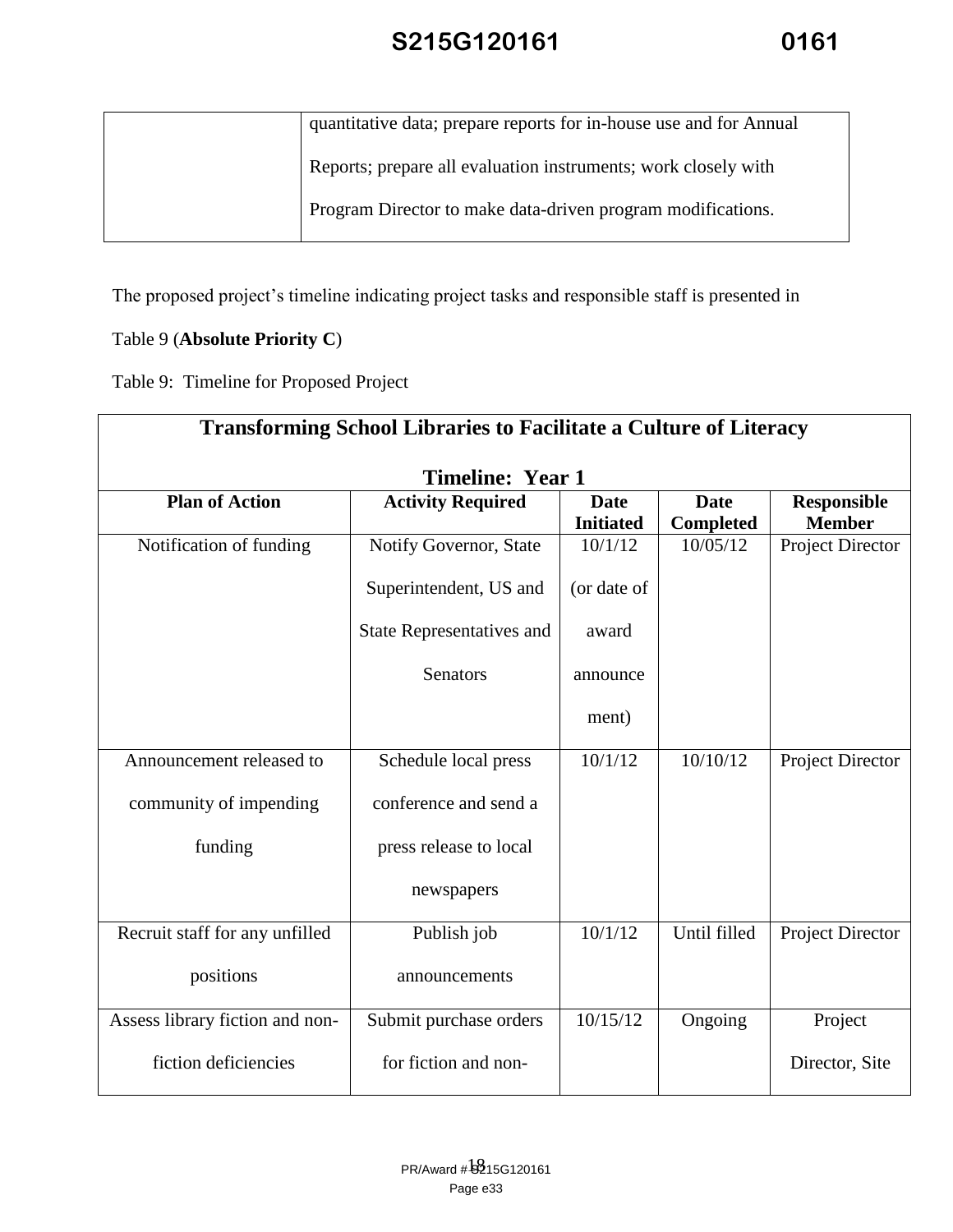|                                | fiction printed material |          |         | Coordinator,      |
|--------------------------------|--------------------------|----------|---------|-------------------|
|                                |                          |          |         | <b>LMS</b>        |
| Purchase e-readers, computers, | Submit purchase orders   | 10/15/12 | Ongoing | Project           |
| document readers, e-books      | for all technological    |          |         | Director, Site    |
|                                | equipment                |          |         | Coordinator,      |
|                                |                          |          |         | <b>LMS</b>        |
| Purchase $K - 6$ Classroom     | Meet with teachers,      | 10/30/12 | Ongoing | $K - 6$ Teachers, |
| Literacy Bags                  | submit purchase orders   |          |         | Project           |
|                                | for books and bags       |          |         | Director, LMS,    |
|                                |                          |          |         | Site              |
|                                |                          |          |         | Coordinator       |
| Professional Development for   | Recruit workshop         | 11/1/12  | Ongoing | Project           |
| teachers, LMS                  | presenters and schedule  |          |         | Director, Site    |
|                                | workshops                |          |         | Coordinator,      |
|                                |                          |          |         | <b>LMS</b>        |
| Schedule Saturday Library      | Recruit staff, schedule  | 11/1/12  | Ongoing | Project           |
| Hours                          | hours                    |          |         | Director, Site    |
|                                |                          |          |         | Coordinator,      |
|                                |                          |          |         | <b>LMS</b>        |
| Schedule Advisory Board        | Hold initial meeting for | 1/15/13  | 1/30/13 | Project           |
| Meeting                        | <b>Advisory Board</b>    |          |         | Director,         |
|                                |                          |          |         | Advisory          |
|                                |                          |          |         | Board,            |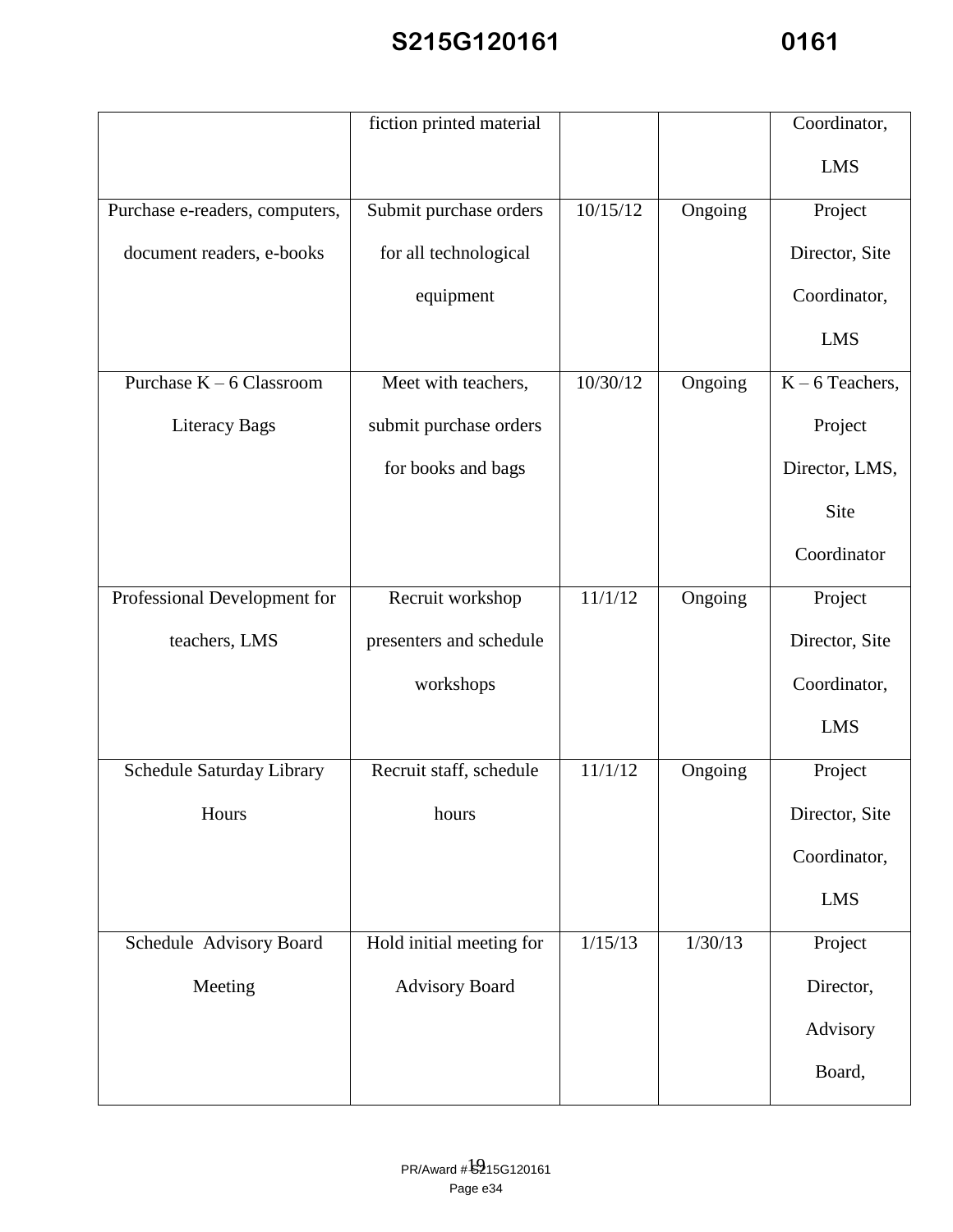|                              |                           |         |           | Evaluator,       |
|------------------------------|---------------------------|---------|-----------|------------------|
|                              |                           |         |           | Superintendent   |
| Present program at PTA       | Request for program       | 1/5/13  | Present   | Project Director |
| meetings                     | presentation to be placed |         | twice per |                  |
|                              | on agenda                 |         | year      |                  |
| Stakeholders' Advisory Board | First year student,       | 3/30/13 | 4/15/13   | Program          |
| Data Review Meeting          | teacher, school           |         |           | Director,        |
|                              | performance data          |         |           | Advisory         |
|                              | reviewed                  |         |           | Board,           |
|                              |                           |         |           | Evaluator,       |
|                              |                           |         |           | Superintendent   |
| Prepare Annual Report        | Analyze data and prepare  | 9/01/13 | 10/1/13   | Project          |
|                              | annual report             |         |           | Director, Site   |
|                              |                           |         |           | Coordinator,     |
|                              |                           |         |           | Program          |
|                              |                           |         |           | Evaluator        |

The quality, commitment, and effort of project personnel, the extensive planning of the project that has spanned two months and included representatives from all stakeholder groups, the comprehensive evaluation plan, and the eagerness of all school staff, students, parents, and community members to have access to quality libraries will ensure that the delivery of highquality products and services from the proposed project.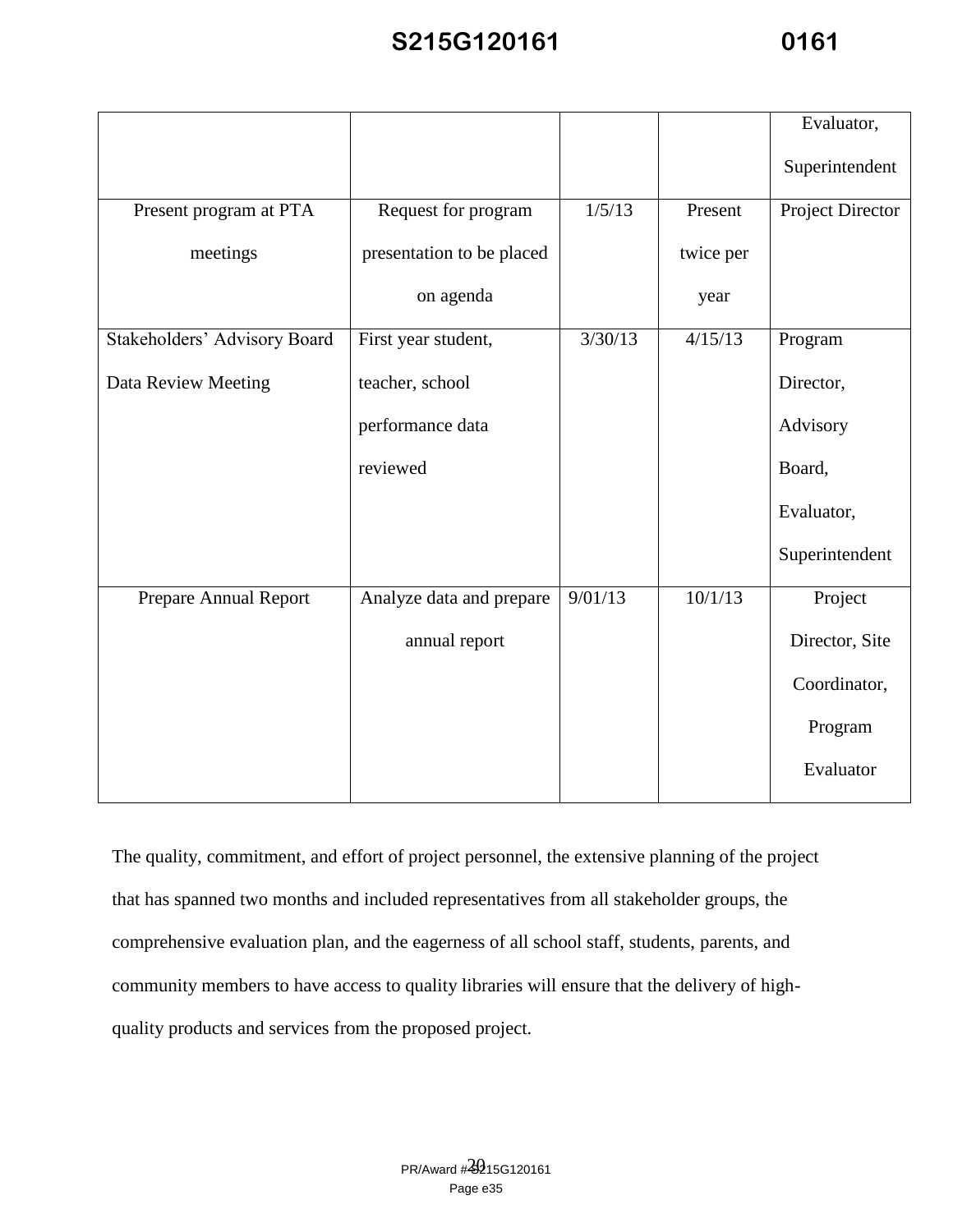#### (F) **Quality of Project Evaluation**.

The International Educational Services, LLC, will conduct the specified program evaluation. The two evaluators, Jeffrey Gorrell, Ph.D. of George Mason University and Tina Vazin, Ph.D. of Alabama State University, have considerable experience in program evaluation and statistical analysis. Their vitas are attached.

The success of the proposed project will be based on two factors. One is to increase the availability, accessibility and usage of up-to-date school library media resources. The other is to improve the reading skills of students at participating schools. The evaluation design will include an examination of anticipated outcomes as the project is implemented, supporting ongoing revision of the program for improved success in meeting the project goal and objectives. Evaluation information, including ongoing student assessment, the usage of school library media resources at the regular and extend library hours, level of coordination of learning activity with the school library, and professional development evaluation will all drive project implementation. See Table 10 for the method of measurement for each objective.

#### Table 10: Objectives and Methods of Measurement

| Objective                                    | <b>Method of Measurement</b>                   |
|----------------------------------------------|------------------------------------------------|
| There will be a 5% increase in the number of | The 2013 average ARMT scores for each grade    |
| $3rd - 8th$ grade students who score at the  | level in each district will be compared to the |
| proficient level on the reading portion of   | 2012 average ARMT scores for each grade level  |
| their Alabama Reading and Math test at each  | in each district and for each year of program  |
| grade level in each district each year of    | implementation.                                |
| program implementation.                      |                                                |
| There will be a 5% increase in the number of | The 2013 average Alabama High School           |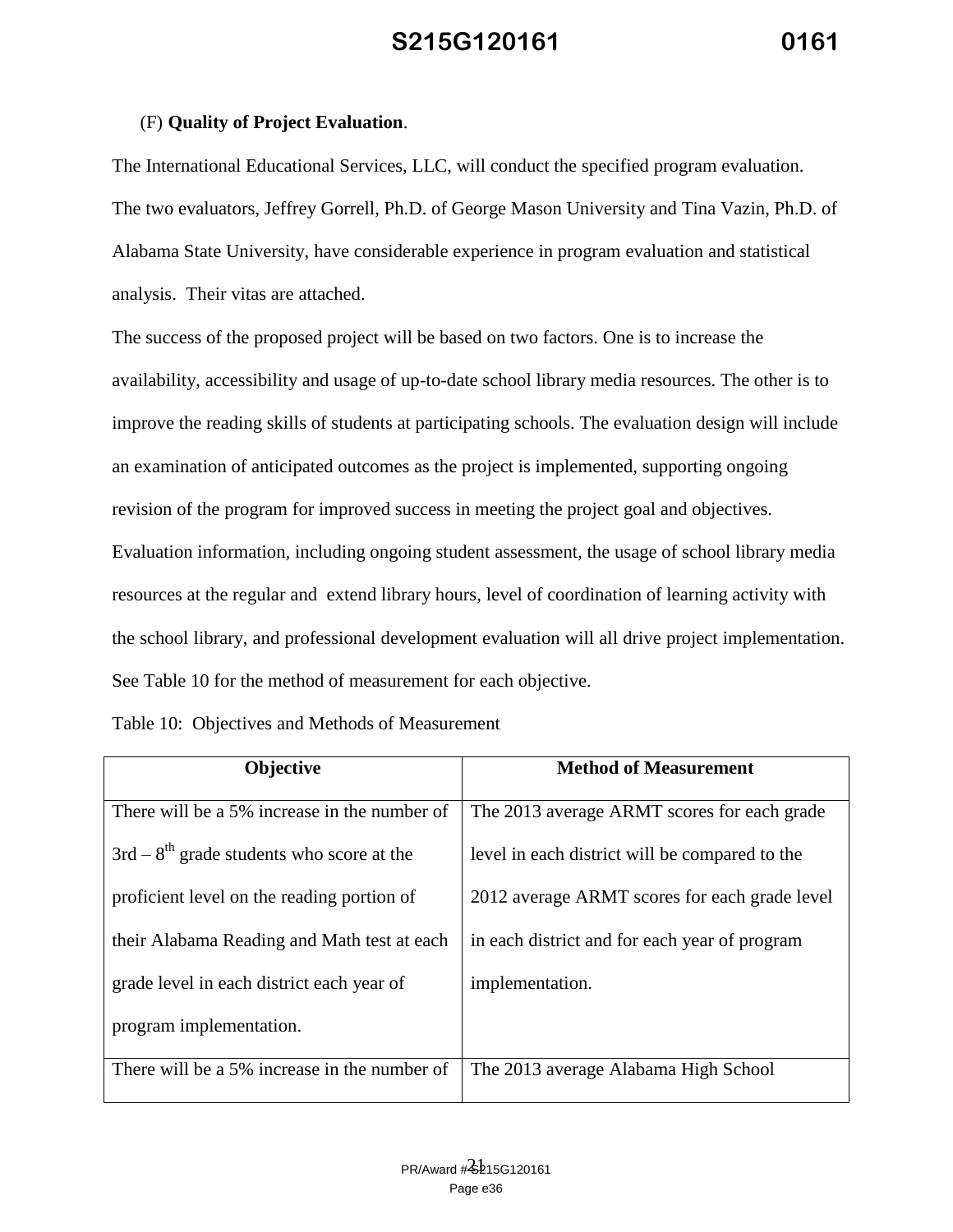| high school students who pass the reading       | Graduation reading scores in each district will be |
|-------------------------------------------------|----------------------------------------------------|
| test on the Alabama High School Graduation      | compared to the 2012 average scores for each       |
| Exam each year of program implementation.       | year of program implementation.                    |
| There will be a 15% increase in the number      | The number of books, including e-books,            |
| of checked out reading materials during the     | checked out at the end of the 2012-2013 year       |
| 2011-2012 year and each year of program         | will be compared to the 2011-12 and continued      |
| implementation.                                 | for each year of program implementation            |
| Five-hundred students and parents in each of    | There will be a sign-in form at the door at each   |
| Lowndes and Perry Counties will visit the       | library opened on Saturdays for everyone to sign   |
| libraries on Saturdays during the year.         | upon entering. The numbers will be counted at      |
|                                                 | the end of the year for each library and each      |
|                                                 | district. (Quarterly reports will be prepared for  |
|                                                 | analysis as well)                                  |
| All library media specialists will participate  | Attendance will be taken at each professional      |
| in professional development activities during   | development activity for library media             |
| the year.                                       | specialists.                                       |
|                                                 |                                                    |
| Twenty-five percent of teachers in each         | A form will be developed for all library media     |
| district will coordinate a learning activity    | specialists to complete each time he/she           |
| with the school library.                        | coordinates an activity with a classroom teacher.  |
| Students, teachers, and parents will indicate a | Library use and satisfaction surveys for students, |
| higher level of satisfaction with their school  | teachers, and parents will be developed and        |
| library holdings and services.                  | administered at the beginning and end of the       |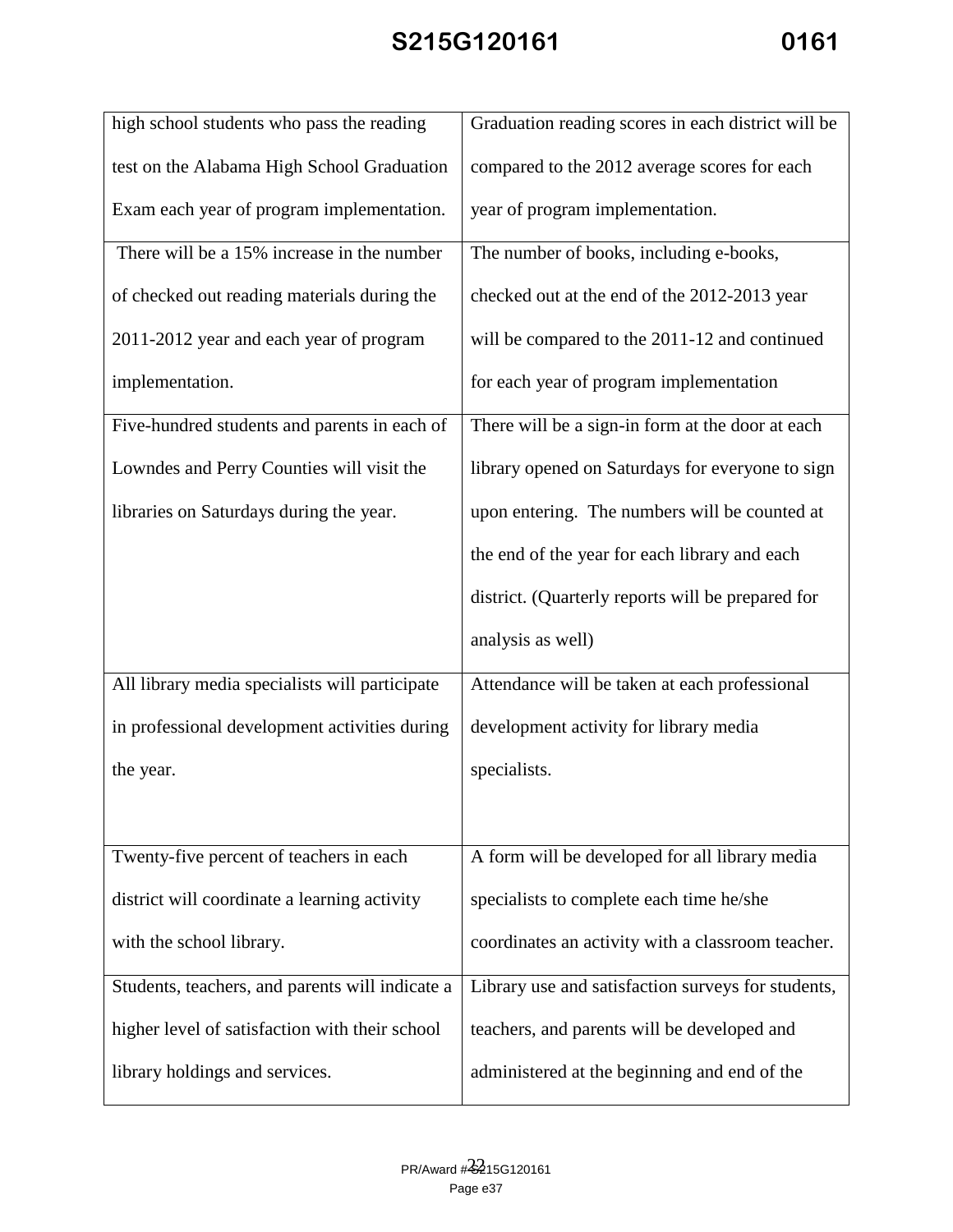| 2012-2013 school year and each successive year  |
|-------------------------------------------------|
| of implementation and the results of the survey |
| will be compared and evaluated for each library |
| in each district.                               |
|                                                 |

The project evaluations encompass two components. One is overall project evaluation in term of examining the project goal. The second component is to examine the quality and effectiveness of project services and management. Logic model (Table 7) is the guild for our planning, performance measurement and evaluation strategies. In order to examine the project goal, the evaluator will conduct **formative** evaluation which the evaluator will use extensive participant feedback, careful documentation of participation and their progress, and bring implementation to a point of stability and clarity where it could be **summatively** evaluated.

The implementation monitoring at the beginning of the project will start with an initial meeting with project staff, teachers, library media specialists, and student and parent representatives. The purpose of the initial meeting will be to form the evaluation questions, project focus, build consensus among groups, and create an opportunity for program participants to be involved in evaluation process.

The summative evaluation will begin by validating that the specified program approach is being implemented as specified. This involves interviews with project personnel and participants and observations of the program in operation. The evaluator will review quarter and annual evaluation activities (including qualitative and quantitative data collection and analysis), completing evaluation documents for every activity and quarterly review of progress to use findings for improvement. The evaluator will hold an annual evaluation meeting to update, refocus, interpret interim findings, and examine the program's strengths and weaknesses,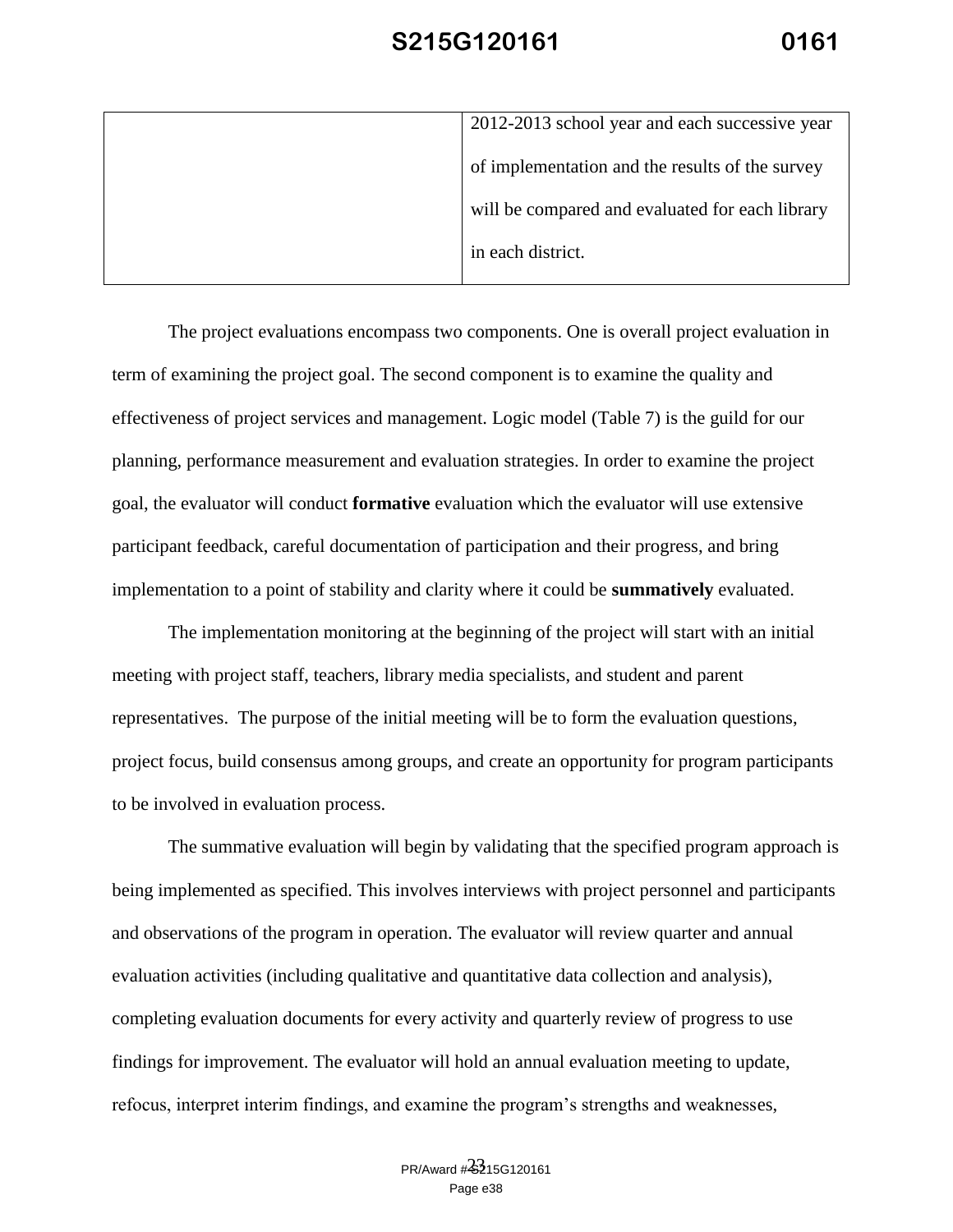progress toward the program outcomes, characteristics of students and libraries who are making adequate progress and characteristics of those who are not making adequate progress, implementation problems which have emerged and methods being used to address these, what outcomes are occurring that were not expected, participants' perceptions of the program, and what new ideas are emerging that can be tried out and tested. These data will allow us to track project outcome objectives. The evaluation activities described includes both qualitative and quantitative measures. Quantitative measures include Saturday library usage, library holdings usage, attendance records of teachers and library media specialist in professional development activities, pre-test and post-test data from  $K - 8$  ARMT scores, and library-user satisfaction surveys.

Qualitative measures include interviews and observations of the proposed project in action. All forms of evaluation will be used in making programmatic changes. These measures will allow for successful program replication in other sites with similar demographics. In addition to the methods of measuring program effectiveness described in Table 10, the following GPRA data will be collected**:**

(1) The percentage of 4-year-old children participating in the project who achieve significant gains in oral language skills.

(2) The percentage of participating  $3<sup>rd</sup>$ -grade students who meet or exceed proficiency on State reading or language arts assessments under section  $1111(b)(3)$  of the ESEA.

(3) The percentage of participating  $8<sup>th</sup>$ -grade students who meet or exceed proficiency on State reading or language arts assessments under section  $1111(b)(3)$  of the ESEA.

(4) The percentage of participating high school students who meet or exceed proficiency on State reading or language arts assessments under section  $1111(b)(3)$  of the ESEA.